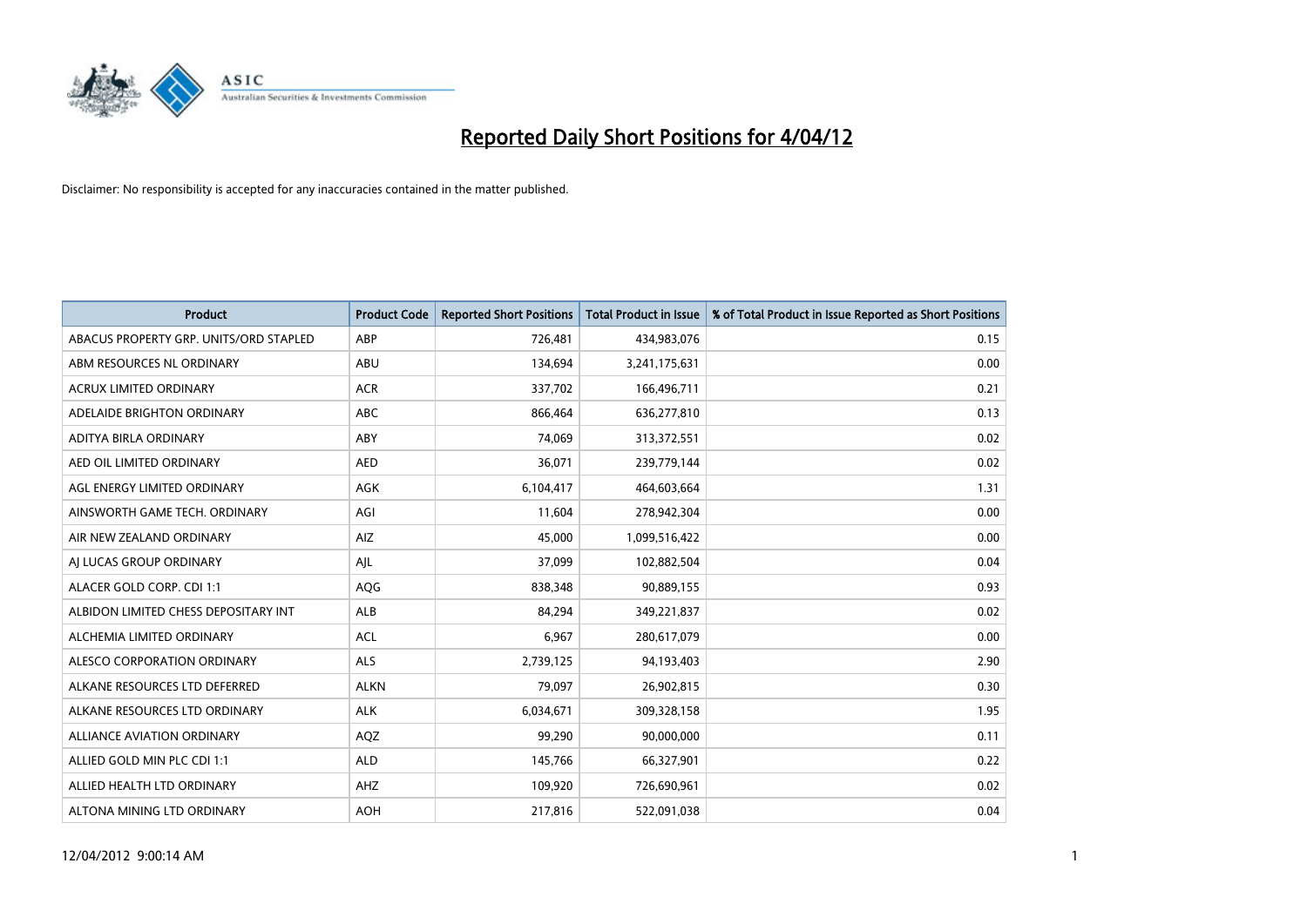

| <b>Product</b>                          | <b>Product Code</b> | <b>Reported Short Positions</b> | <b>Total Product in Issue</b> | % of Total Product in Issue Reported as Short Positions |
|-----------------------------------------|---------------------|---------------------------------|-------------------------------|---------------------------------------------------------|
| ALUMINA LIMITED ORDINARY                | <b>AWC</b>          | 73,659,404                      | 2,440,196,187                 | 3.01                                                    |
| AMCOM TELECOMM, ORDINARY                | AMM                 | 105,000                         | 241,491,904                   | 0.04                                                    |
| AMCOR LIMITED ORDINARY                  | AMC                 | 7,782,874                       | 1,206,684,923                 | 0.62                                                    |
| AMP LIMITED ORDINARY                    | AMP                 | 7,961,953                       | 2,854,672,784                 | 0.26                                                    |
| AMPELLA MINING ORDINARY                 | AMX                 | 1,732,666                       | 236,754,340                   | 0.73                                                    |
| ANSELL LIMITED ORDINARY                 | <b>ANN</b>          | 3,109,309                       | 130,656,668                   | 2.38                                                    |
| ANTARES ENERGY LTD ORDINARY             | AZZ                 | 175,213                         | 260,000,000                   | 0.07                                                    |
| ANZ BANKING GRP LTD ORDINARY            | ANZ                 | 14,916,105                      | 2,679,513,264                 | 0.52                                                    |
| APA GROUP STAPLED SECURITIES            | APA                 | 20,287,136                      | 644,485,583                   | 3.15                                                    |
| APN NEWS & MEDIA ORDINARY               | <b>APN</b>          | 27,187,641                      | 649,010,756                   | 4.20                                                    |
| AQUARIUS PLATINUM. ORDINARY             | <b>AOP</b>          | 11,400,367                      | 470,312,578                   | 2.41                                                    |
| AQUILA RESOURCES ORDINARY               | <b>AQA</b>          | 4,541,488                       | 411,804,442                   | 1.10                                                    |
| ARAFURA RESOURCE LTD ORDINARY           | ARU                 | 9,538,931                       | 396,004,144                   | 2.40                                                    |
| ARB CORPORATION ORDINARY                | ARP                 | 75,786                          | 72,481,302                    | 0.10                                                    |
| ARDENT LEISURE GROUP STAPLED SECURITIES | AAD                 | 88,621                          | 334,209,401                   | 0.04                                                    |
| ARISTOCRAT LEISURE ORDINARY             | ALL                 | 9,594,545                       | 543,181,024                   | 1.76                                                    |
| ASCIANO LIMITED ORDINARY                | <b>AIO</b>          | 7,096,284                       | 975,385,664                   | 0.73                                                    |
| ASG GROUP LIMITED ORDINARY              | ASZ                 | 79,000                          | 171,456,889                   | 0.05                                                    |
| ASPEN GROUP ORD/UNITS STAPLED           | <b>APZ</b>          | 547,871                         | 596,206,393                   | 0.07                                                    |
| ASPIRE MINING LTD ORDINARY              | <b>AKM</b>          | 396,750                         | 620,594,556                   | 0.06                                                    |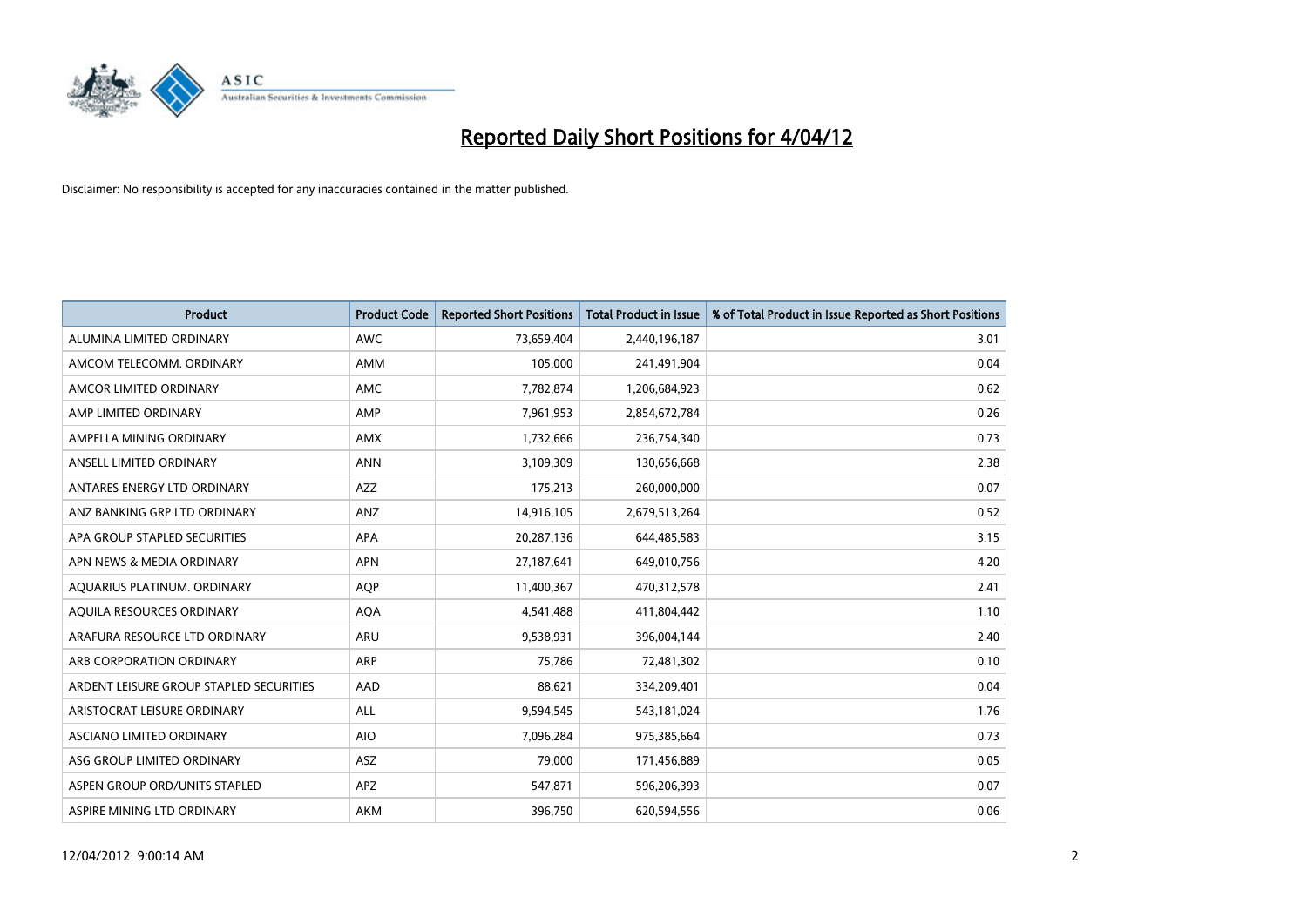

| <b>Product</b>                          | <b>Product Code</b> | <b>Reported Short Positions</b> | <b>Total Product in Issue</b> | % of Total Product in Issue Reported as Short Positions |
|-----------------------------------------|---------------------|---------------------------------|-------------------------------|---------------------------------------------------------|
| <b>ASTON RES LTD ORDINARY</b>           | <b>AZT</b>          | 1,289,523                       | 204,747,813                   | 0.63                                                    |
| ASTRO JAP PROP GROUP STAPLED SECURITIES | AJA                 | 14,635                          | 58,445,002                    | 0.02                                                    |
| ASX LIMITED ORDINARY                    | <b>ASX</b>          | 3,965,161                       | 175,136,729                   | 2.24                                                    |
| ATLAS IRON LIMITED ORDINARY             | <b>AGO</b>          | 14,233,555                      | 894,874,560                   | 1.56                                                    |
| AUCKLAND INTERNATION ORDINARY           | AIA                 | 346,049                         | 1,327,230,189                 | 0.03                                                    |
| <b>AURORA OIL &amp; GAS ORDINARY</b>    | <b>AUT</b>          | 4,962,587                       | 411,655,343                   | 1.19                                                    |
| AUSDRILL LIMITED ORDINARY               | <b>ASL</b>          | 1,090,281                       | 303,654,821                   | 0.36                                                    |
| AUSENCO LIMITED ORDINARY                | AAX                 | 1,020,962                       | 123,258,843                   | 0.82                                                    |
| AUSGOLD LIMITED ORDINARY                | <b>AUC</b>          | 27,600                          | 120,628,473                   | 0.02                                                    |
| <b>AUSTAL LIMITED ORDINARY</b>          | ASB                 | 147,571                         | 188,069,638                   | 0.08                                                    |
| AUSTAR UNITED ORDINARY                  | <b>AUN</b>          | 8,243,408                       | 1,271,505,737                 | 0.65                                                    |
| AUSTIN ENGINEERING ORDINARY             | <b>ANG</b>          | 2,747                           | 72,314,403                    | 0.00                                                    |
| AUSTRALAND PROPERTY STAPLED SECURITY    | <b>ALZ</b>          | 622,080                         | 576,846,597                   | 0.10                                                    |
| AUSTRALIAN AGRICULT, ORDINARY           | AAC                 | 349,056                         | 312,861,135                   | 0.10                                                    |
| AUSTRALIAN INFRASTR, UNITS/ORDINARY     | <b>AIX</b>          | 11,335,977                      | 620,733,944                   | 1.83                                                    |
| AUSTRALIAN PHARM. ORDINARY              | API                 | 236,820                         | 488,115,883                   | 0.05                                                    |
| AUTOMOTIVE HOLDINGS ORDINARY            | AHE                 | 4,404                           | 260,579,682                   | 0.00                                                    |
| AVJENNINGS LIMITED ORDINARY             | <b>AVJ</b>          | 225,001                         | 274,588,694                   | 0.08                                                    |
| AWE LIMITED ORDINARY                    | <b>AWE</b>          | 2,757,969                       | 521,871,941                   | 0.53                                                    |
| AZUMAH RESOURCES ORDINARY               | <b>AZM</b>          | 215,363                         | 333,614,095                   | 0.06                                                    |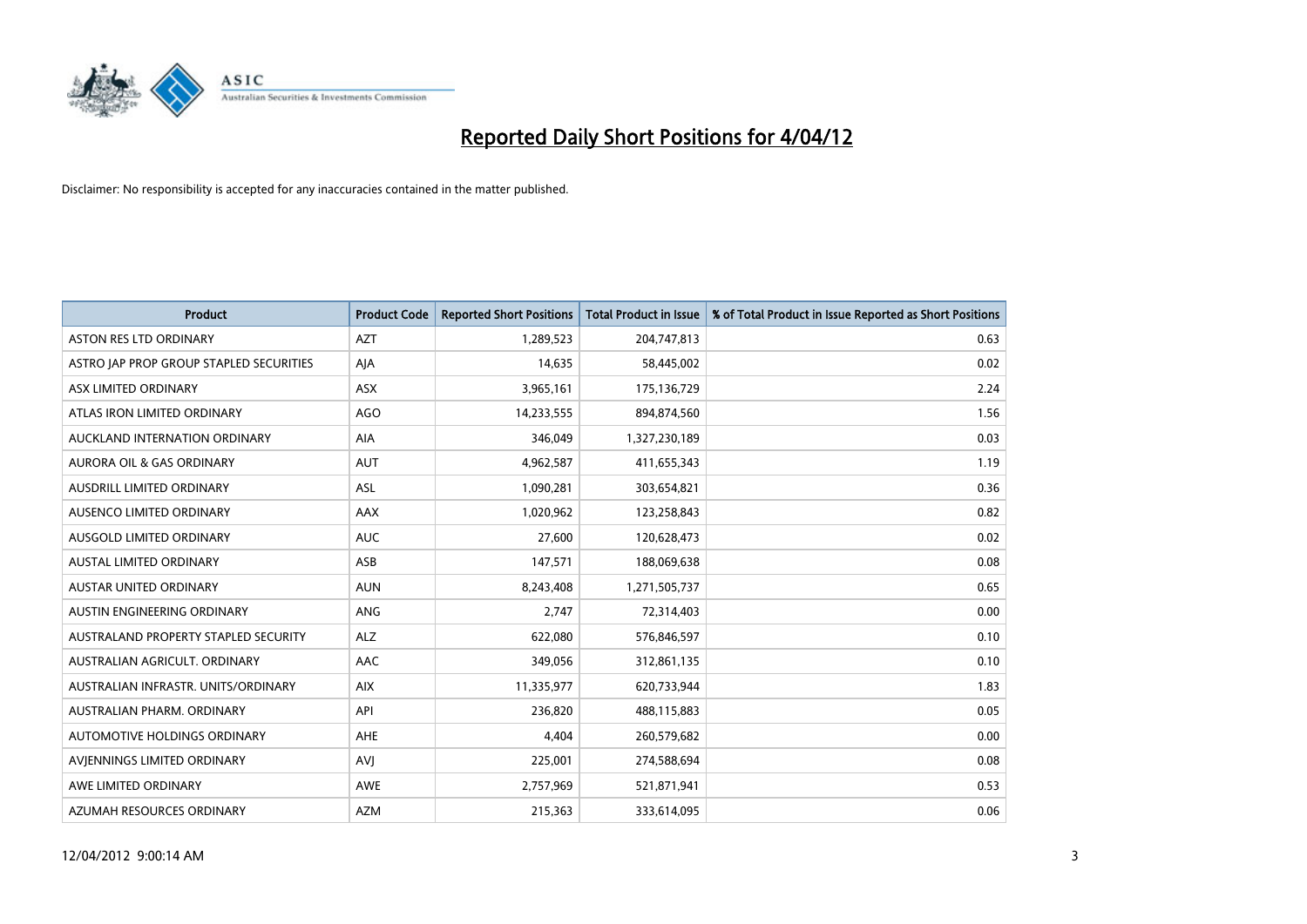

| <b>Product</b>                       | <b>Product Code</b> | <b>Reported Short Positions</b> | <b>Total Product in Issue</b> | % of Total Product in Issue Reported as Short Positions |
|--------------------------------------|---------------------|---------------------------------|-------------------------------|---------------------------------------------------------|
| <b>BANDANNA ENERGY ORDINARY</b>      | <b>BND</b>          | 3,172,803                       | 528,481,199                   | 0.60                                                    |
| BANK OF QUEENSLAND. ORDINARY         | <b>BOO</b>          | 9,256,133                       | 229,598,329                   | 4.03                                                    |
| <b>BANNERMAN RESOURCES ORDINARY</b>  | <b>BMN</b>          | 10,000                          | 297,244,208                   | 0.00                                                    |
| <b>BASE RES LIMITED ORDINARY</b>     | <b>BSE</b>          | 366,477                         | 460,440,029                   | 0.07                                                    |
| <b>BASSARI RESOURCES ORDINARY</b>    | <b>BSR</b>          | 2,270,749                       | 405,448,689                   | 0.56                                                    |
| <b>BATHURST RESOURCES ORDINARY</b>   | <b>BTU</b>          | 38,729,875                      | 693,447,997                   | 5.58                                                    |
| <b>BC IRON LIMITED ORDINARY</b>      | <b>BCI</b>          | 272,410                         | 103,861,000                   | 0.26                                                    |
| BEACH ENERGY LIMITED ORDINARY        | <b>BPT</b>          | 66,970,670                      | 1,115,960,668                 | 6.01                                                    |
| BEADELL RESOURCE LTD ORDINARY        | <b>BDR</b>          | 7,342,238                       | 716,004,752                   | 1.02                                                    |
| BENDIGO AND ADELAIDE ORDINARY        | <b>BEN</b>          | 4,095,965                       | 396,432,327                   | 1.03                                                    |
| BERKELEY RESOURCES ORDINARY          | <b>BKY</b>          | 202,785                         | 174,298,273                   | 0.12                                                    |
| BETASHARES ASX RES ETF UNITS         | <b>ORE</b>          | 94,330                          | 4,220,217                     | 2.24                                                    |
| <b>BHP BILLITON LIMITED ORDINARY</b> | <b>BHP</b>          | 22,516,837                      | 3,211,691,105                 | 0.68                                                    |
| <b>BILLABONG ORDINARY</b>            | <b>BBG</b>          | 22,009,151                      | 255,102,103                   | 8.62                                                    |
| <b>BIOTA HOLDINGS ORDINARY</b>       | <b>BTA</b>          | 317,377                         | 181,853,957                   | 0.17                                                    |
| BLUESCOPE STEEL LTD ORDINARY         | <b>BSL</b>          | 38,965,895                      | 3,349,185,247                 | 1.17                                                    |
| <b>BOART LONGYEAR ORDINARY</b>       | <b>BLY</b>          | 671,700                         | 461,163,412                   | 0.14                                                    |
| <b>BOOM LOGISTICS ORDINARY</b>       | <b>BOL</b>          | 98,724                          | 468,663,585                   | 0.02                                                    |
| <b>BORAL LIMITED, ORDINARY</b>       | <b>BLD</b>          | 34,388,320                      | 744,778,604                   | 4.60                                                    |
| <b>BRADKEN LIMITED ORDINARY</b>      | <b>BKN</b>          | 5,460,940                       | 168,629,376                   | 3.24                                                    |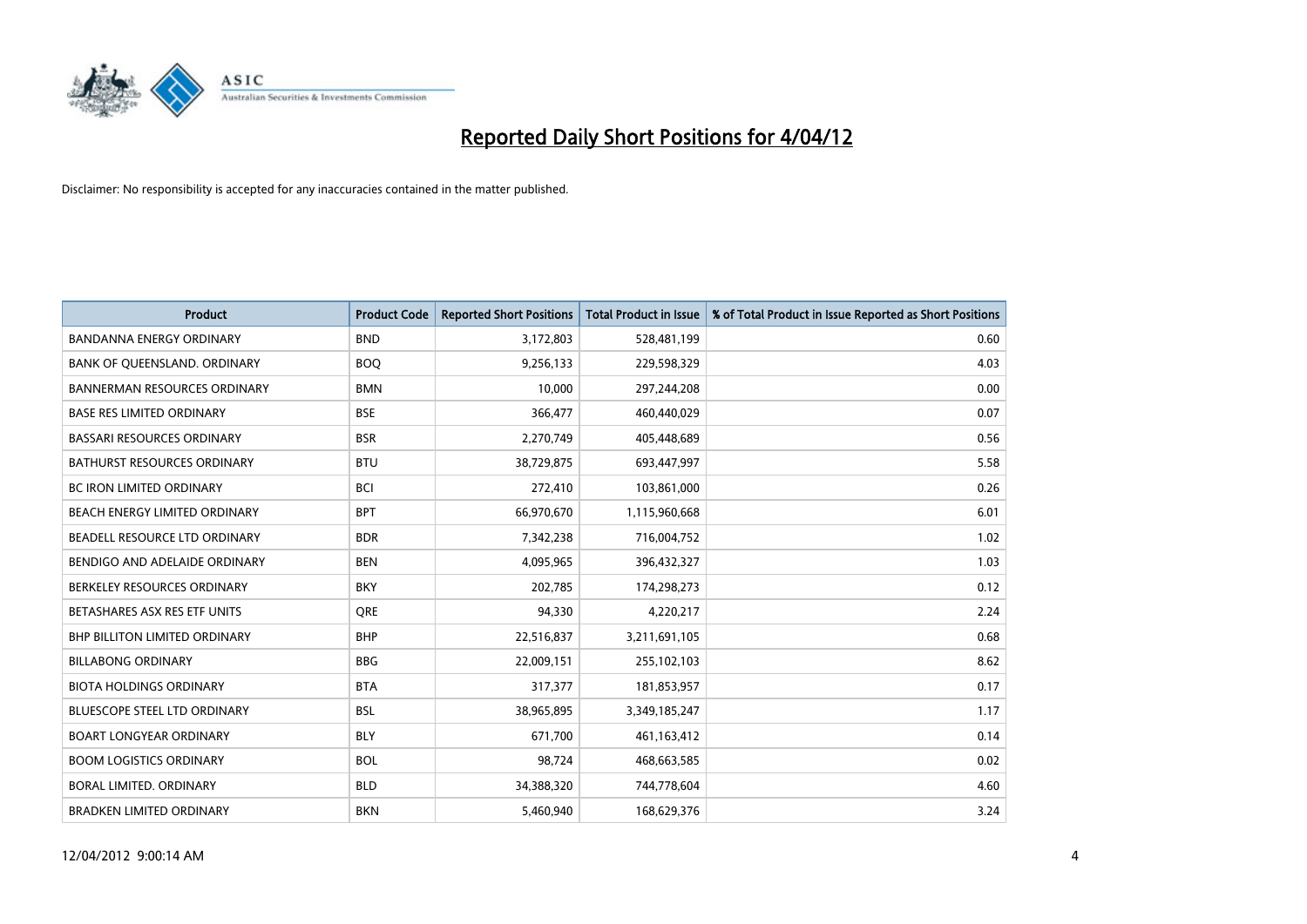

| <b>Product</b>                          | <b>Product Code</b> | <b>Reported Short Positions</b> | <b>Total Product in Issue</b> | % of Total Product in Issue Reported as Short Positions |
|-----------------------------------------|---------------------|---------------------------------|-------------------------------|---------------------------------------------------------|
| <b>BRAMBLES LIMITED ORDINARY</b>        | <b>BXB</b>          | 8,497,931                       | 1,480,933,915                 | 0.56                                                    |
| BREVILLE GROUP LTD ORDINARY             | <b>BRG</b>          | 72,340                          | 130,095,322                   | 0.06                                                    |
| <b>BRICKWORKS LIMITED ORDINARY</b>      | <b>BKW</b>          | 42,684                          | 147,567,333                   | 0.03                                                    |
| <b>BROCKMAN RESOURCES ORDINARY</b>      | <b>BRM</b>          | 7,449                           | 145,013,151                   | 0.00                                                    |
| BT INVESTMENT MNGMNT ORDINARY           | <b>BTT</b>          | 807                             | 267,906,977                   | 0.00                                                    |
| <b>BURU ENERGY ORDINARY</b>             | <b>BRU</b>          | 7,168,180                       | 234,219,477                   | 3.05                                                    |
| <b>BWP TRUST ORDINARY UNITS</b>         | <b>BWP</b>          | 349,352                         | 525,255,093                   | 0.07                                                    |
| <b>CABCHARGE AUSTRALIA ORDINARY</b>     | CAB                 | 828,712                         | 120,437,014                   | 0.69                                                    |
| CALTEX AUSTRALIA ORDINARY               | <b>CTX</b>          | 6,553,594                       | 270,000,000                   | 2.39                                                    |
| <b>CAMPBELL BROTHERS ORDINARY</b>       | CPB                 | 1,635,156                       | 67,503,411                    | 2.43                                                    |
| CAPE LAMBERT RES LTD ORDINARY           | <b>CFE</b>          | 109,587                         | 689,108,792                   | 0.02                                                    |
| CARABELLA RES LTD ORDINARY              | <b>CLR</b>          | 50,763                          | 133,642,797                   | 0.04                                                    |
| <b>CARBON ENERGY ORDINARY</b>           | <b>CNX</b>          | 48,071                          | 772,293,626                   | 0.01                                                    |
| <b>CARDNO LIMITED ORDINARY</b>          | CDD                 | 27,979                          | 137,879,228                   | 0.01                                                    |
| CARNARVON PETROLEUM ORDINARY            | <b>CVN</b>          | 327,378                         | 694,644,634                   | 0.05                                                    |
| CARSALES.COM LTD ORDINARY               | <b>CRZ</b>          | 25,718,929                      | 233,674,223                   | 10.99                                                   |
| CASH CONVERTERS ORDINARY                | CCV                 | 332,375                         | 379,761,025                   | 0.09                                                    |
| CEDAR WOODS PROP. ORDINARY              | <b>CWP</b>          | 692                             | 62,858,325                    | 0.00                                                    |
| CENTRO RETAIL AUST ORD/UNIT STAPLED SEC | <b>CRF</b>          | 9,595,561                       | 1,340,723,189                 | 0.71                                                    |
| CERAMIC FUEL CELLS ORDINARY             | <b>CFU</b>          | 78,232                          | 1,366,298,863                 | 0.00                                                    |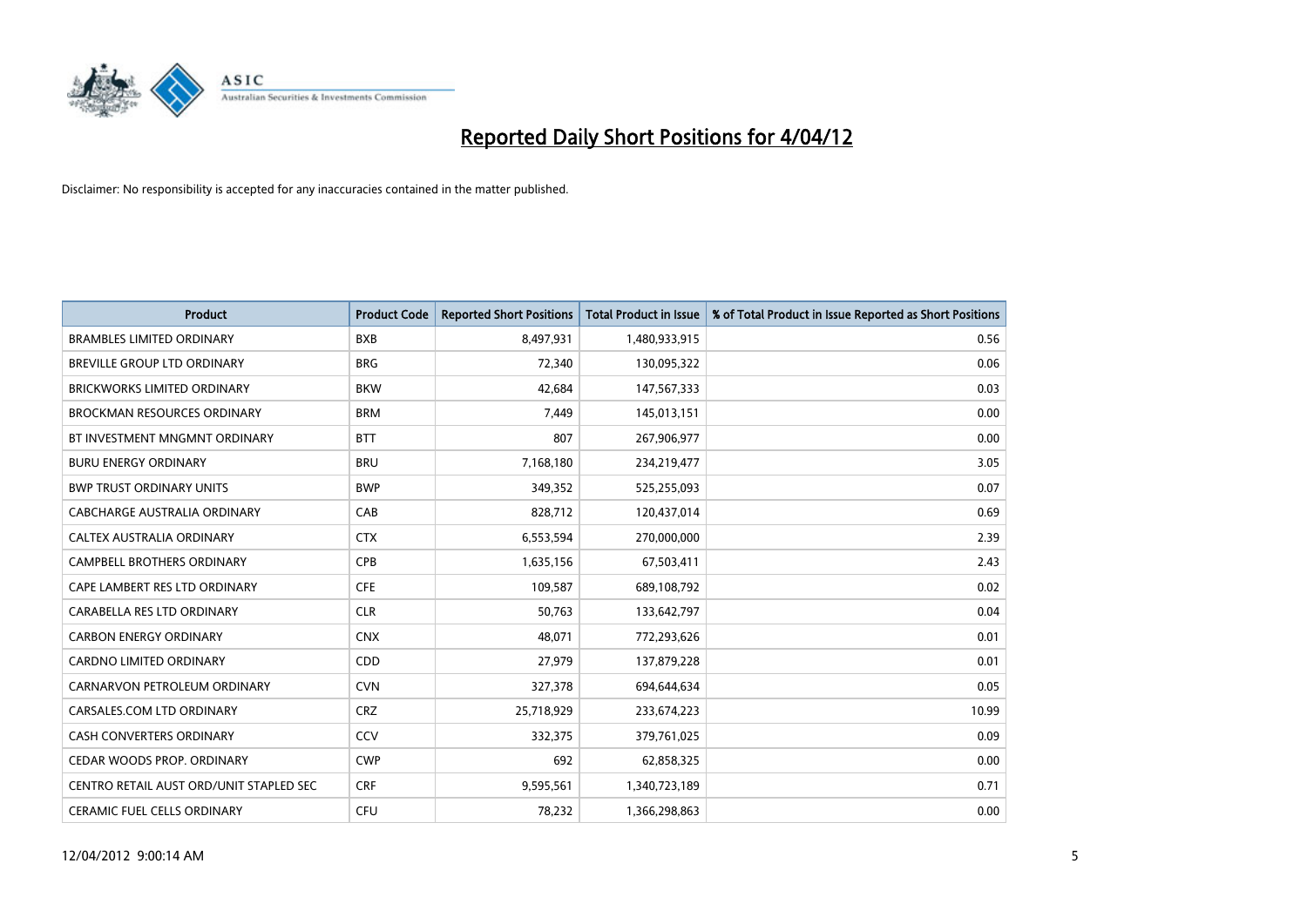

| <b>Product</b>                           | <b>Product Code</b> | <b>Reported Short Positions</b> | <b>Total Product in Issue</b> | % of Total Product in Issue Reported as Short Positions |
|------------------------------------------|---------------------|---------------------------------|-------------------------------|---------------------------------------------------------|
| <b>CFS RETAIL PROPERTY UNITS</b>         | <b>CFX</b>          | 58,670,645                      | 2,839,591,911                 | 2.08                                                    |
| CGA MINING LIMITED ORDINARY              | <b>CGX</b>          | 138,594                         | 337,725,726                   | 0.04                                                    |
| CHALLENGER DIV.PRO. STAPLED UNITS        | <b>CDI</b>          | 115,957                         | 883,903,667                   | 0.01                                                    |
| <b>CHALLENGER INFRAST, STAPLED UNITS</b> | <b>CIF</b>          | 180,825                         | 316,223,785                   | 0.06                                                    |
| <b>CHALLENGER LIMITED ORDINARY</b>       | <b>CGF</b>          | 2,242,637                       | 548,329,617                   | 0.40                                                    |
| CHARTER HALL GROUP STAPLED US PROHIBIT.  | CHC                 | 235,189                         | 308,610,130                   | 0.07                                                    |
| <b>CHARTER HALL OFFICE UNIT</b>          | CQO                 | 7,244,317                       | 493,319,730                   | 1.45                                                    |
| <b>CHARTER HALL RETAIL UNITS</b>         | <b>CQR</b>          | 740,421                         | 299,628,571                   | 0.24                                                    |
| <b>CHORUS LIMITED ORDINARY</b>           | <b>CNU</b>          | 1,474,978                       | 385,082,123                   | 0.39                                                    |
| <b>CLOUGH LIMITED ORDINARY</b>           | <b>CLO</b>          | 137,775                         | 772,444,945                   | 0.01                                                    |
| <b>CNPR GRP UNITS/ORD STAPLED</b>        | <b>CNP</b>          | 2,537                           | 972,414,514                   | 0.00                                                    |
| COAL OF AFRICA LTD ORDINARY              | <b>CZA</b>          | 237,421                         | 662,484,573                   | 0.03                                                    |
| <b>COALSPUR MINES LTD ORDINARY</b>       | <b>CPL</b>          | 7,578,229                       | 620,729,899                   | 1.21                                                    |
| <b>COALWORKS LIMITED ORDINARY</b>        | <b>CWK</b>          | 40.469                          | 149,088,955                   | 0.03                                                    |
| <b>COBAR CONSOLIDATED ORDINARY</b>       | CCU                 | 248,727                         | 208,868,037                   | 0.11                                                    |
| COCA-COLA AMATIL ORDINARY                | <b>CCL</b>          | 11,142,422                      | 759,567,552                   | 1.48                                                    |
| <b>COCHLEAR LIMITED ORDINARY</b>         | <b>COH</b>          | 6,221,101                       | 56,929,432                    | 10.91                                                   |
| COCKATOO COAL ORDINARY                   | <b>COK</b>          | 4,740,610                       | 1,016,196,908                 | 0.46                                                    |
| <b>COKAL LTD ORDINARY</b>                | <b>CKA</b>          | 137,424                         | 411,046,892                   | 0.03                                                    |
| COMMONWEALTH BANK, ORDINARY              | <b>CBA</b>          | 28,159,132                      | 1,581,280,593                 | 1.74                                                    |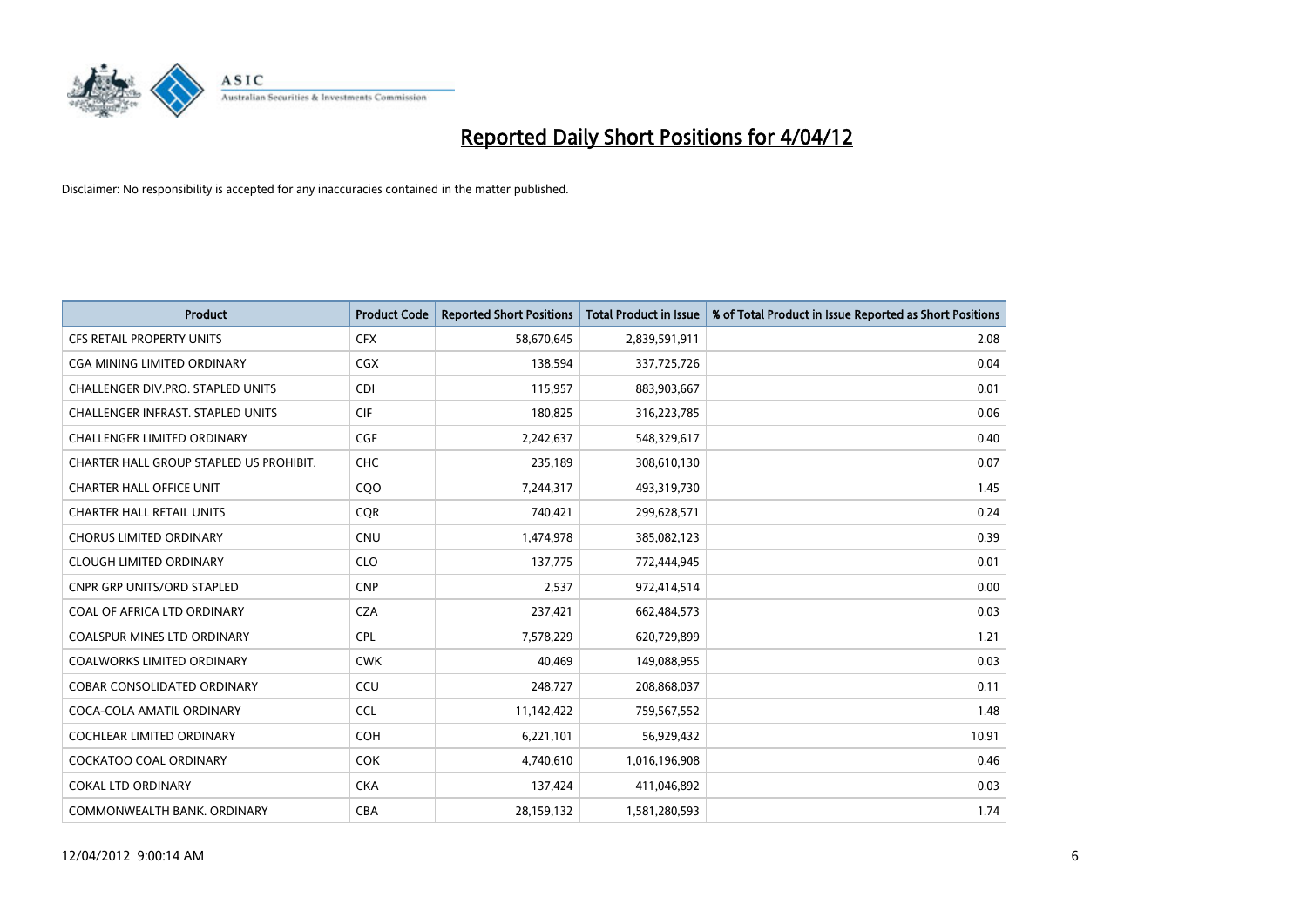

| <b>Product</b>                          | <b>Product Code</b> | <b>Reported Short Positions</b> | <b>Total Product in Issue</b> | % of Total Product in Issue Reported as Short Positions |
|-----------------------------------------|---------------------|---------------------------------|-------------------------------|---------------------------------------------------------|
| <b>COMMONWEALTH PROP ORDINARY UNITS</b> | <b>CPA</b>          | 26,604,326                      | 2,389,601,065                 | 1.14                                                    |
| <b>COMPASS RESOURCES ORDINARY</b>       | <b>CMR</b>          | 7,472                           | 1,403,744,100                 | 0.00                                                    |
| <b>COMPUTERSHARE LTD ORDINARY</b>       | <b>CPU</b>          | 11,956,373                      | 555,664,059                   | 2.12                                                    |
| CONSOLIDATED MEDIA. ORDINARY            | <b>CMJ</b>          | 218,296                         | 561,834,996                   | 0.04                                                    |
| CONTINENTAL COAL LTD ORDINARY           | CCC                 | 285,527                         | 421,018,421                   | 0.07                                                    |
| <b>COOPER ENERGY LTD ORDINARY</b>       | <b>COE</b>          | 13,750                          | 292,791,528                   | 0.00                                                    |
| <b>CREDIT CORP GROUP ORDINARY</b>       | <b>CCP</b>          | 2,200                           | 45,571,114                    | 0.00                                                    |
| <b>CROMWELL PROP STAPLED SECURITIES</b> | <b>CMW</b>          | 17,863                          | 1,168,086,516                 | 0.00                                                    |
| <b>CROWN LIMITED ORDINARY</b>           | <b>CWN</b>          | 4,133,504                       | 728,394,185                   | 0.58                                                    |
| <b>CSG LIMITED ORDINARY</b>             | CSV                 | 609,098                         | 282,567,499                   | 0.20                                                    |
| <b>CSL LIMITED ORDINARY</b>             | <b>CSL</b>          | 9,627,184                       | 516,624,130                   | 1.87                                                    |
| <b>CSR LIMITED ORDINARY</b>             | <b>CSR</b>          | 26,971,584                      | 506,000,315                   | 5.34                                                    |
| <b>CUDECO LIMITED ORDINARY</b>          | CDU                 | 2,926,625                       | 190,709,873                   | 1.54                                                    |
| <b>CUE ENERGY RESOURCE ORDINARY</b>     | <b>CUE</b>          | 3,068,757                       | 695,153,053                   | 0.44                                                    |
| <b>CUSTOMERS LIMITED ORDINARY</b>       | <b>CUS</b>          | 4,811                           | 134,869,357                   | 0.00                                                    |
| DART ENERGY LTD ORDINARY                | <b>DTE</b>          | 11,986,975                      | 736,141,536                   | 1.61                                                    |
| DAVID JONES LIMITED ORDINARY            | <b>DJS</b>          | 55,712,389                      | 524,940,325                   | 10.60                                                   |
| <b>DECMIL GROUP LIMITED ORDINARY</b>    | <b>DCG</b>          | 6,291                           | 166,492,757                   | 0.00                                                    |
| DEEP YELLOW LIMITED ORDINARY            | <b>DYL</b>          | 668                             | 1,128,736,403                 | 0.00                                                    |
| DEXUS PROPERTY GROUP STAPLED UNITS      | <b>DXS</b>          | 19,656,762                      | 4,839,024,176                 | 0.40                                                    |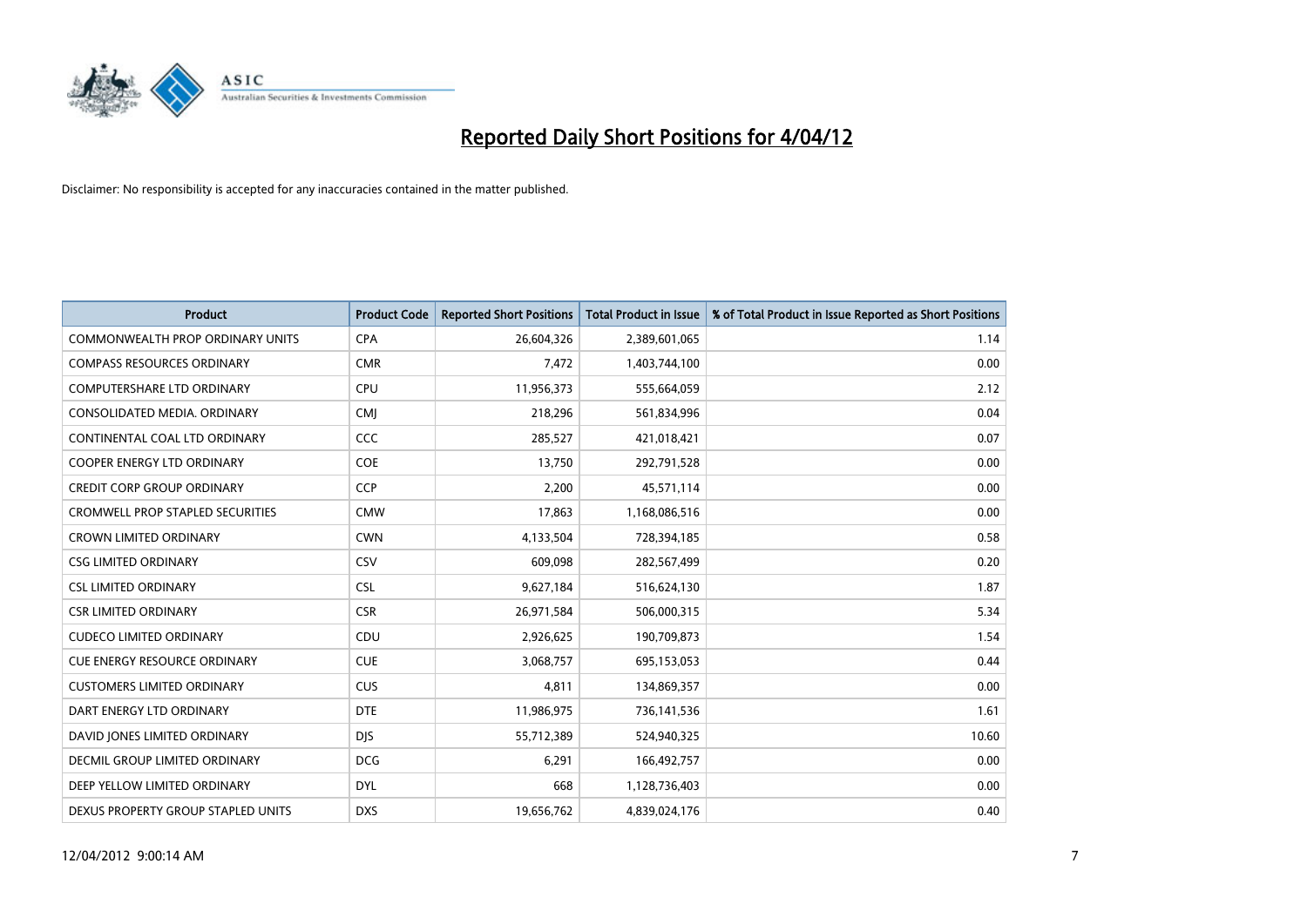

| <b>Product</b>                       | <b>Product Code</b> | <b>Reported Short Positions</b> | <b>Total Product in Issue</b> | % of Total Product in Issue Reported as Short Positions |
|--------------------------------------|---------------------|---------------------------------|-------------------------------|---------------------------------------------------------|
| DISCOVERY METALS LTD ORDINARY        | <b>DML</b>          | 9,160,375                       | 442,128,231                   | 2.08                                                    |
| DOMINO PIZZA ENTERPR ORDINARY        | <b>DMP</b>          | 1,320,028                       | 69,899,674                    | 1.89                                                    |
| DOWNER EDI LIMITED ORDINARY          | <b>DOW</b>          | 5,424,633                       | 429,100,296                   | 1.27                                                    |
| DRILLSEARCH ENERGY ORDINARY          | <b>DLS</b>          | 1,431,082                       | 337,449,196                   | 0.40                                                    |
| DUET GROUP STAPLED US PROHIBIT.      | <b>DUE</b>          | 14,696,973                      | 1,109,831,386                 | 1.33                                                    |
| DULUXGROUP LIMITED ORDINARY          | <b>DLX</b>          | 6,737,135                       | 367,456,259                   | 1.83                                                    |
| ECHO ENTERTAINMENT ORDINARY          | <b>EGP</b>          | 53,147,446                      | 688,019,737                   | 7.72                                                    |
| ELDERS LIMITED ORDINARY              | <b>ELD</b>          | 20,300,417                      | 448,598,480                   | 4.53                                                    |
| ELDORADO GOLD CORP CDI 1:1           | EAU                 | 38.883                          | 9,099,695                     | 0.43                                                    |
| ELEMENTAL MINERALS ORDINARY          | <b>ELM</b>          | 262,741                         | 243,614,280                   | 0.10                                                    |
| ELEMENTOS LIMITED ORDINARY           | ELT                 | 16                              | 82,383,526                    | 0.00                                                    |
| <b>EMECO HOLDINGS ORDINARY</b>       | <b>EHL</b>          | 1,861,319                       | 631,237,586                   | 0.29                                                    |
| ENDEAVOUR MIN CORP CDI 1:1           | <b>EVR</b>          | 63,682                          | 119,067,827                   | 0.05                                                    |
| <b>ENERGY RESOURCES ORDINARY 'A'</b> | ERA                 | 8,375,891                       | 517,725,062                   | 1.62                                                    |
| <b>ENERGY WORLD CORPOR, ORDINARY</b> | <b>EWC</b>          | 27,323,251                      | 1,734,166,672                 | 1.55                                                    |
| ENVESTRA LIMITED ORDINARY            | <b>ENV</b>          | 4,205,934                       | 1,547,890,032                 | 0.27                                                    |
| EQUATORIAL RES LTD ORDINARY          | EQX                 | 32,641                          | 115,148,553                   | 0.03                                                    |
| <b>EUROZ LIMITED ORDINARY</b>        | EZL                 | 64,420                          | 143,623,248                   | 0.04                                                    |
| EVOLUTION MINING LTD ORDINARY        | <b>EVN</b>          | 3,136,101                       | 707,105,713                   | 0.45                                                    |
| EXCO RESOURCES LTD ORDINARY          | EXS                 | 55,560                          | 356,044,187                   | 0.01                                                    |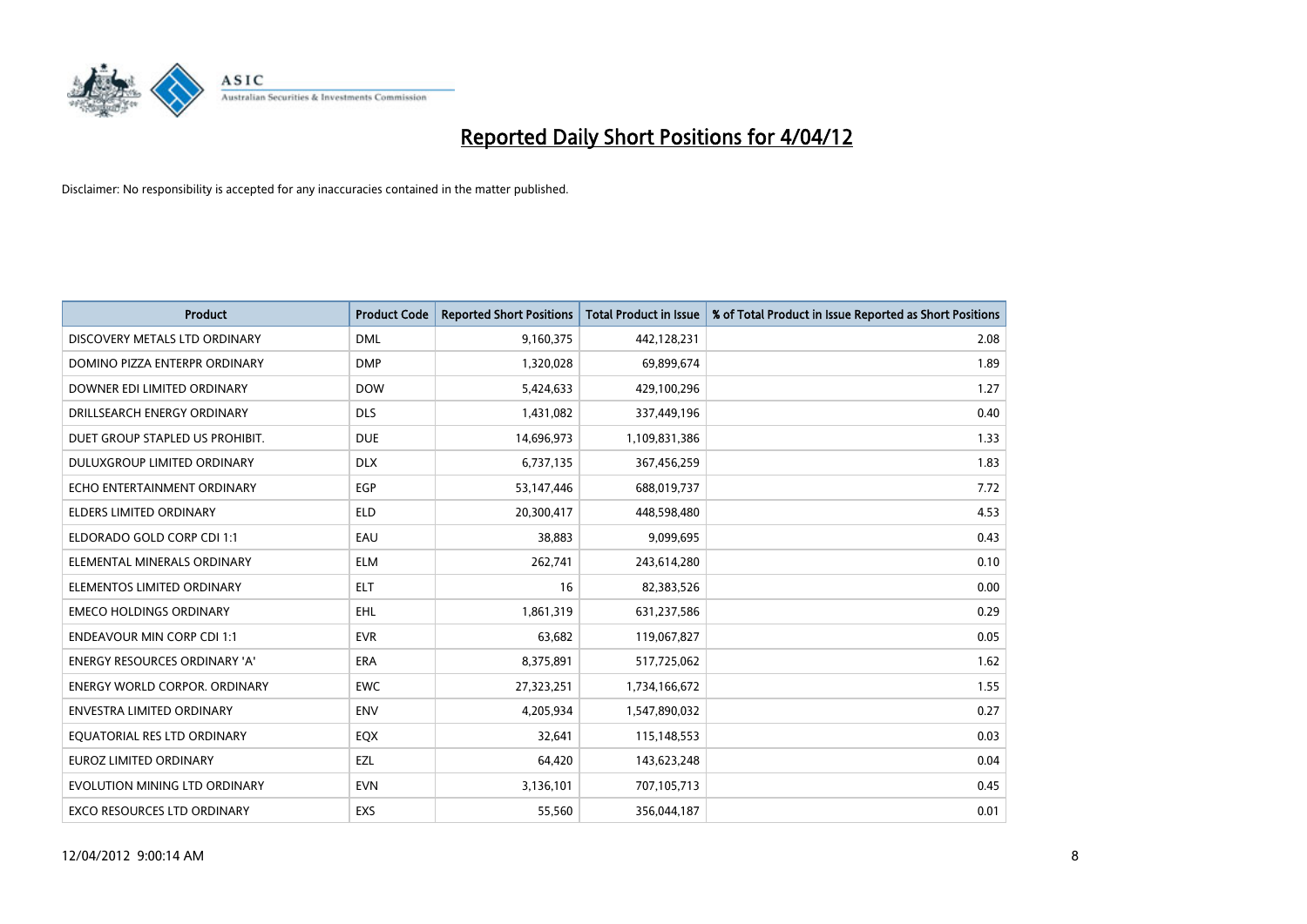

| <b>Product</b>                        | <b>Product Code</b> | <b>Reported Short Positions</b> | <b>Total Product in Issue</b> | % of Total Product in Issue Reported as Short Positions |
|---------------------------------------|---------------------|---------------------------------|-------------------------------|---------------------------------------------------------|
| <b>EXTRACT RESOURCES ORDINARY</b>     | <b>EXT</b>          | 135,585                         | 252,220,823                   | 0.05                                                    |
| FAIRFAX MEDIA LTD ORDINARY            | <b>FXI</b>          | 255,252,456                     | 2,351,955,725                 | 10.85                                                   |
| <b>FANTASTIC HOLDINGS ORDINARY</b>    | <b>FAN</b>          | 99.000                          | 102,739,538                   | 0.10                                                    |
| <b>FAR LTD ORDINARY</b>               | <b>FAR</b>          | 25,850,000                      | 2,150,080,157                 | 1.20                                                    |
| FISHER & PAYKEL H. ORDINARY           | <b>FPH</b>          | 7,000                           | 530,053,399                   | 0.00                                                    |
| FKP PROPERTY GROUP STAPLED SECURITIES | <b>FKP</b>          | 35,812,409                      | 1,197,968,723                 | 2.98                                                    |
| FLEETWOOD CORP ORDINARY               | <b>FWD</b>          | 105,110                         | 58,918,235                    | 0.18                                                    |
| FLETCHER BUILDING ORDINARY            | <b>FBU</b>          | 11,066,935                      | 680,739,504                   | 1.63                                                    |
| FLEXIGROUP LIMITED ORDINARY           | <b>FXL</b>          | 57,344                          | 279,268,329                   | 0.01                                                    |
| <b>FLIGHT CENTRE ORDINARY</b>         | <b>FLT</b>          | 9,456,837                       | 100,024,697                   | 9.46                                                    |
| FLINDERS MINES LTD ORDINARY           | <b>FMS</b>          | 1,167,799                       | 1,821,300,404                 | 0.08                                                    |
| <b>FOCUS MINERALS LTD ORDINARY</b>    | <b>FML</b>          | 568,787                         | 4,320,773,701                 | 0.01                                                    |
| FORGE GROUP LIMITED ORDINARY          | FGE                 | 181,947                         | 83,469,014                    | 0.21                                                    |
| FORTESCUE METALS GRP ORDINARY         | <b>FMG</b>          | 110,314,642                     | 3,113,798,659                 | 3.52                                                    |
| <b>G.U.D. HOLDINGS ORDINARY</b>       | GUD                 | 965,161                         | 70,803,455                    | 1.37                                                    |
| <b>GALAXY RESOURCES ORDINARY</b>      | GXY                 | 2,956,120                       | 323,327,000                   | 0.91                                                    |
| <b>GEODYNAMICS LIMITED ORDINARY</b>   | GDY                 | 850                             | 406,452,608                   | 0.00                                                    |
| <b>GINDALBIE METALS LTD ORDINARY</b>  | GBG                 | 32,627,854                      | 1,247,487,454                 | 2.62                                                    |
| <b>GLOUCESTER COAL ORDINARY</b>       | GCL                 | 1,154,183                       | 202,905,967                   | 0.56                                                    |
| <b>GOLD ROAD RES LTD ORDINARY</b>     | GOR                 | 297,008                         | 389,950,665                   | 0.08                                                    |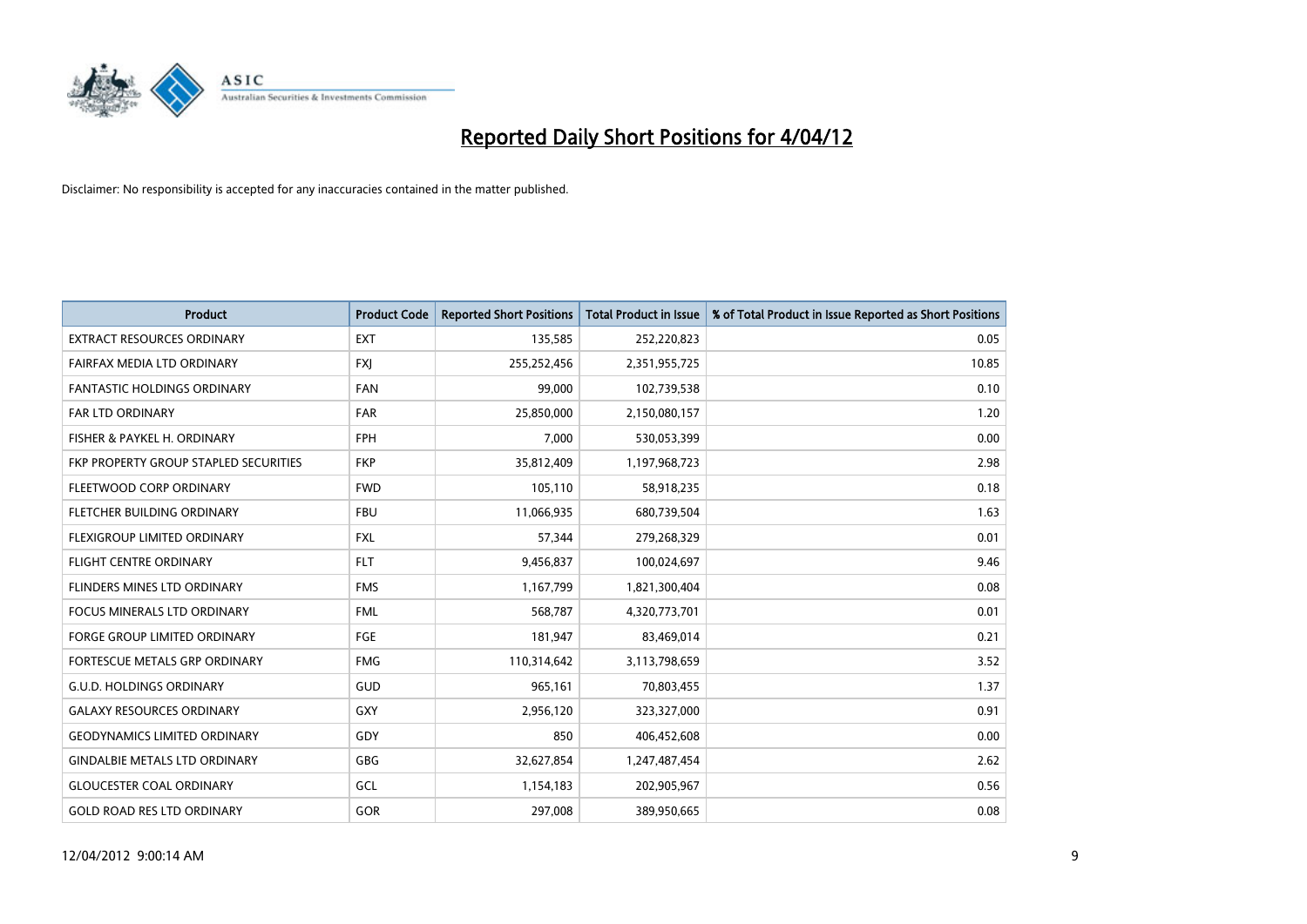

| <b>Product</b>                                   | <b>Product Code</b> | <b>Reported Short Positions</b> | <b>Total Product in Issue</b> | % of Total Product in Issue Reported as Short Positions |
|--------------------------------------------------|---------------------|---------------------------------|-------------------------------|---------------------------------------------------------|
| <b>GOLDEN RIM RESOURCES ORDINARY</b>             | <b>GMR</b>          | 140                             | 413,306,231                   | 0.00                                                    |
| <b>GOODMAN FIELDER, ORDINARY</b>                 | <b>GFF</b>          | 28,585,563                      | 1,955,559,207                 | 1.45                                                    |
| <b>GOODMAN GROUP STAPLED US PROH. DEF</b>        | <b>GMGDA</b>        | 12,776,542                      | 1,547,163,349                 | 0.80                                                    |
| <b>GPT GROUP STAPLED SEC.</b>                    | GPT                 | 9,417,758                       | 1,799,961,423                 | 0.49                                                    |
| <b>GRAINCORP LIMITED A CLASS ORDINARY</b>        | <b>GNC</b>          | 706,040                         | 198,318,900                   | 0.36                                                    |
| <b>GRANGE RESOURCES, ORDINARY</b>                | <b>GRR</b>          | 136,261                         | 1,154,766,592                 | 0.01                                                    |
| <b>GREENLAND MIN EN LTD ORDINARY</b>             | GGG                 | 3,023,531                       | 416,390,488                   | 0.73                                                    |
| <b>GROWTHPOINT PROPERTY ORD/UNIT STAPLED SEC</b> | GOZ                 | 101,324                         | 291,904,374                   | 0.03                                                    |
| <b>GRYPHON MINERALS LTD ORDINARY</b>             | GRY                 | 3,769,038                       | 348,264,983                   | 1.09                                                    |
| <b>GUILDFORD COAL LTD ORDINARY</b>               | <b>GUF</b>          | 1,235,287                       | 275,363,771                   | 0.45                                                    |
| <b>GUNNS LIMITED ORDINARY</b>                    | <b>GNS</b>          | 61,511,210                      | 848,401,559                   | 7.24                                                    |
| <b>GWA GROUP LTD ORDINARY</b>                    | <b>GWA</b>          | 10,073,337                      | 302,005,514                   | 3.31                                                    |
| HARVEY NORMAN ORDINARY                           | <b>HVN</b>          | 81,128,588                      | 1,062,316,784                 | 7.61                                                    |
| HASTIE GROUP LIMITED ORDINARY                    | <b>HST</b>          | 231,464                         | 137,353,504                   | 0.17                                                    |
| HASTINGS DIVERSIFIED STAPLED SECURITY            | <b>HDF</b>          | 856,299                         | 530,001,072                   | 0.17                                                    |
| HAVILAH RESOURCES NL ORDINARY                    | <b>HAV</b>          | 75,177                          | 101,311,223                   | 0.07                                                    |
| <b>HENDERSON GROUP CDI 1:1</b>                   | HGG                 | 16,574,616                      | 653,764,818                   | 2.53                                                    |
| HFA HOLDINGS LIMITED ORDINARY                    | <b>HFA</b>          | 3,809                           | 117,332,831                   | 0.00                                                    |
| <b>HIGHLANDS PACIFIC ORDINARY</b>                | <b>HIG</b>          | 41,737                          | 686,202,481                   | 0.00                                                    |
| HILLGROVE RES LTD ORDINARY                       | <b>HGO</b>          | 10,018,943                      | 793,698,575                   | 1.25                                                    |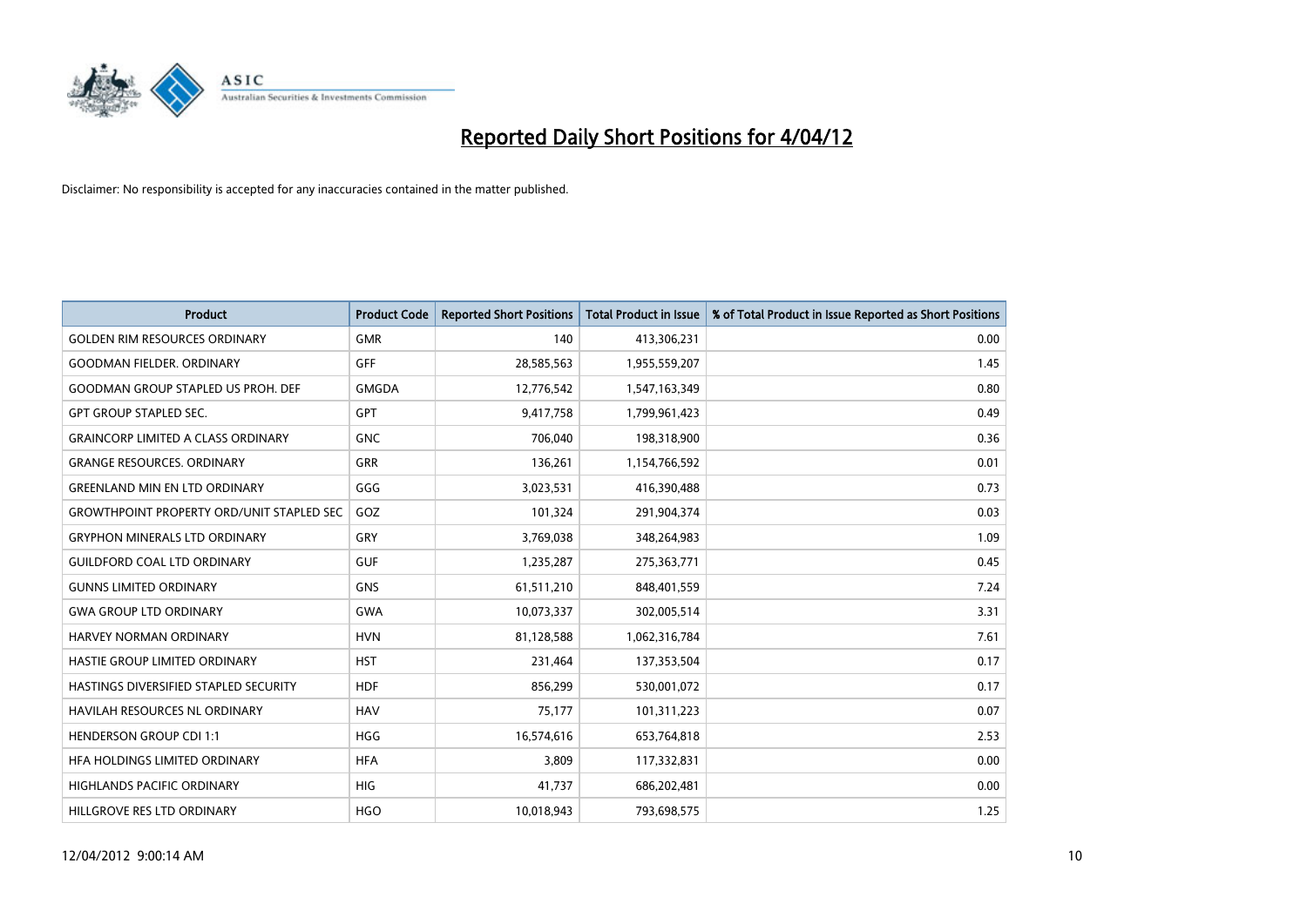

| <b>Product</b>                                | <b>Product Code</b> | <b>Reported Short Positions</b> | <b>Total Product in Issue</b> | % of Total Product in Issue Reported as Short Positions |
|-----------------------------------------------|---------------------|---------------------------------|-------------------------------|---------------------------------------------------------|
| HILLS HOLDINGS LTD ORDINARY                   | HIL                 | 3,374,760                       | 246,500,444                   | 1.35                                                    |
| HORIZON OIL LIMITED ORDINARY                  | <b>HZN</b>          | 23,357,960                      | 1,130,811,515                 | 2.07                                                    |
| <b>IINET LIMITED ORDINARY</b>                 | <b>IIN</b>          | 15,972                          | 160,968,847                   | 0.00                                                    |
| ILUKA RESOURCES ORDINARY                      | ILU                 | 27,595,427                      | 418,700,517                   | 6.57                                                    |
| <b>IMDEX LIMITED ORDINARY</b>                 | <b>IMD</b>          | 297,525                         | 205,055,435                   | 0.14                                                    |
| IMF (AUSTRALIA) LTD ORDINARY                  | <b>IMF</b>          | 236,240                         | 123,828,193                   | 0.19                                                    |
| INCITEC PIVOT ORDINARY                        | IPL                 | 6,032,057                       | 1,628,730,107                 | 0.37                                                    |
| <b>INDEPENDENCE GROUP ORDINARY</b>            | <b>IGO</b>          | 7,111,012                       | 232,882,535                   | 3.06                                                    |
| INDOPHIL RESOURCES ORDINARY                   | <b>IRN</b>          | 288,757                         | 1,203,146,194                 | 0.01                                                    |
| <b>INDUSTREA LIMITED ORDINARY</b>             | <b>IDL</b>          | 581,789                         | 368,992,435                   | 0.16                                                    |
| <b>INFIGEN ENERGY STAPLED SECURITIES</b>      | <b>IFN</b>          | 4,315,404                       | 762,265,972                   | 0.58                                                    |
| <b>INSURANCE AUSTRALIA ORDINARY</b>           | IAG                 | 3,678,113                       | 2,079,034,021                 | 0.15                                                    |
| <b>INTEGRA MINING LTD, ORDINARY</b>           | <b>IGR</b>          | 5,871,549                       | 846,293,881                   | 0.69                                                    |
| <b>INTREPID MINES ORDINARY</b>                | <b>IAU</b>          | 2,837,781                       | 524,428,289                   | 0.54                                                    |
| <b>INVESTA OFFICE FUND STAPLED SECURITIES</b> | <b>IOF</b>          | 12,451,465                      | 2,456,164,091                 | 0.50                                                    |
| <b>INVOCARE LIMITED ORDINARY</b>              | <b>IVC</b>          | 1,788,614                       | 110,030,298                   | 1.62                                                    |
| ION LIMITED ORDINARY                          | <b>ION</b>          | 164,453                         | 256,365,105                   | 0.06                                                    |
| <b>IOOF HOLDINGS LTD ORDINARY</b>             | IFL                 | 782,844                         | 229,794,395                   | 0.34                                                    |
| <b>IRESS MARKET TECH. ORDINARY</b>            | <b>IRE</b>          | 1,537,578                       | 127,036,010                   | 1.21                                                    |
| <b>IRON ORE HOLDINGS ORDINARY</b>             | <b>IOH</b>          | 19,078                          | 166,637,005                   | 0.01                                                    |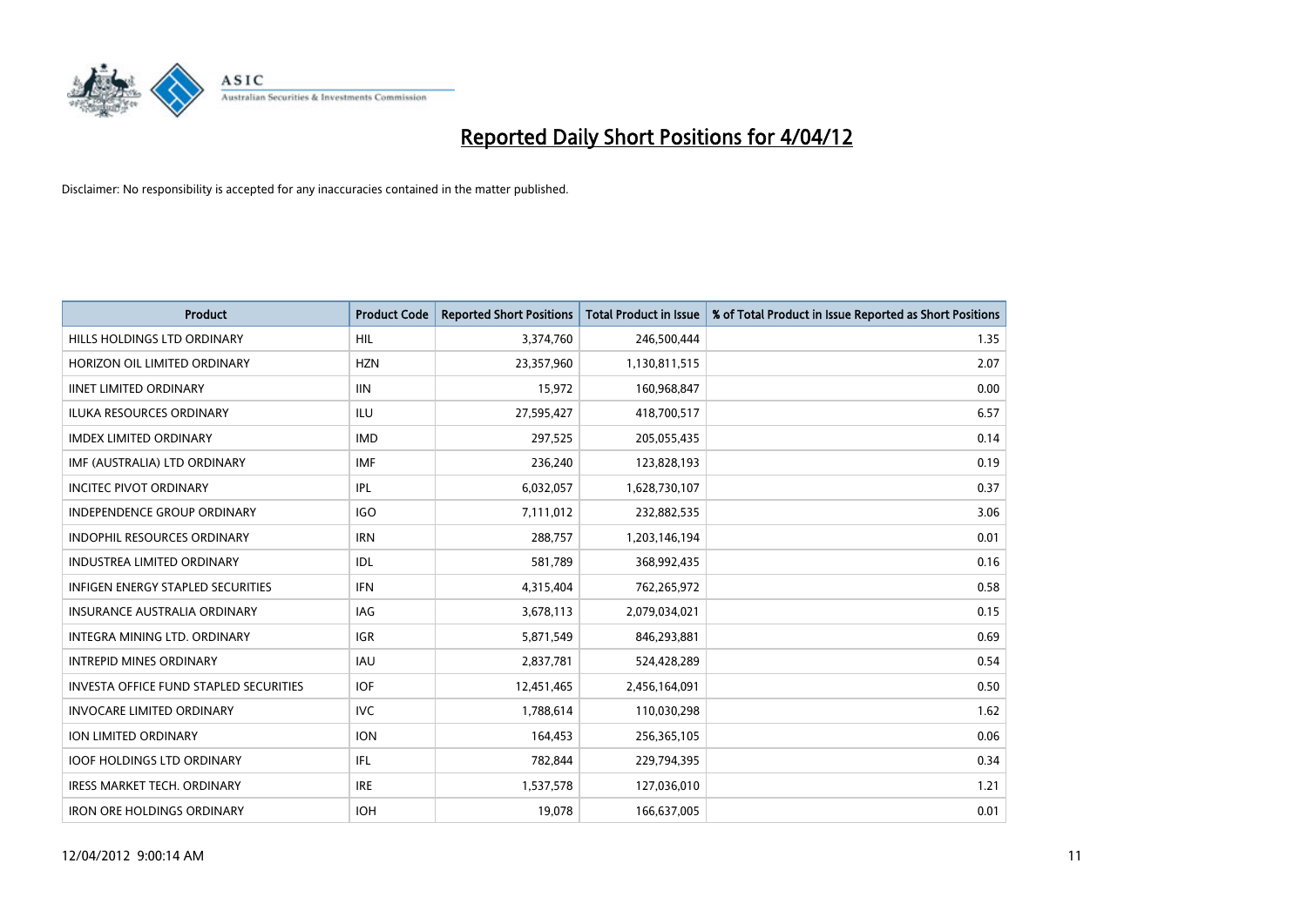

| <b>Product</b>                                  | <b>Product Code</b> | <b>Reported Short Positions</b> | <b>Total Product in Issue</b> | % of Total Product in Issue Reported as Short Positions |
|-------------------------------------------------|---------------------|---------------------------------|-------------------------------|---------------------------------------------------------|
| ISHARES MSCI AUS 200 ISHARES MSCI AUS 200       | <b>IOZ</b>          | 43,462                          | 4,352,373                     | 1.00                                                    |
| ISHARES S&P HIGH DIV ISHARES S&P HIGH DIV       | <b>IHD</b>          | 98,499                          | 2,903,027                     | 3.39                                                    |
| ISHARES SMALL ORDS ISHARES SMALL ORDS           | <b>ISO</b>          | 708,915                         | 5,703,165                     | 12.43                                                   |
| <b>IVANHOE AUSTRALIA ORDINARY</b>               | <b>IVA</b>          | 1,872,487                       | 553,921,745                   | 0.32                                                    |
| <b>JAMES HARDIE INDUST CHESS DEPOSITARY INT</b> | <b>IHX</b>          | 14,688,047                      | 437,175,963                   | 3.34                                                    |
| <b>JB HI-FI LIMITED ORDINARY</b>                | <b>JBH</b>          | 21,802,153                      | 98,850,643                    | 22.05                                                   |
| <b>JUMBO INTERACTIVE ORDINARY</b>               | JIN                 | 248                             | 41,965,702                    | 0.00                                                    |
| <b>JUPITER MINES ORDINARY</b>                   | <b>IMS</b>          | 50,349                          | 1,806,834,044                 | 0.00                                                    |
| <b>KAGARA LTD ORDINARY</b>                      | KZL                 | 9,643,211                       | 798,953,117                   | 1.18                                                    |
| KANGAROO RES LTD ORDINARY                       | <b>KRL</b>          | 114,339                         | 3,434,430,012                 | 0.00                                                    |
| KAROON GAS AUSTRALIA ORDINARY                   | <b>KAR</b>          | 1,587,267                       | 221,420,769                   | 0.71                                                    |
| KATHMANDU HOLD LTD ORDINARY                     | <b>KMD</b>          | 1,696,383                       | 200,000,000                   | 0.85                                                    |
| <b>KBL MINING LIMITED ORDINARY</b>              | <b>KBL</b>          | 1,820                           | 240,146,268                   | 0.00                                                    |
| <b>KENTOR GOLD LIMITED ORDINARY</b>             | KGL                 | 13,490                          | 106,209,874                   | 0.01                                                    |
| <b>KEYBRIDGE CAPITAL ORDINARY</b>               | <b>KBC</b>          | 1                               | 172,070,564                   | 0.00                                                    |
| KINGSGATE CONSOLID. ORDINARY                    | <b>KCN</b>          | 5,969,633                       | 151,169,756                   | 3.96                                                    |
| KINGSROSE MINING LTD ORDINARY                   | <b>KRM</b>          | 107,441                         | 277,788,401                   | 0.03                                                    |
| LEIGHTON HOLDINGS ORDINARY                      | LEI                 | 9,637,993                       | 337,087,596                   | 2.85                                                    |
| LEND LEASE GROUP UNIT/ORD STAPLED               | <b>LLC</b>          | 2,849,627                       | 572,789,827                   | 0.48                                                    |
| LINC ENERGY LTD ORDINARY                        | <b>LNC</b>          | 15,269,125                      | 504,487,631                   | 3.00                                                    |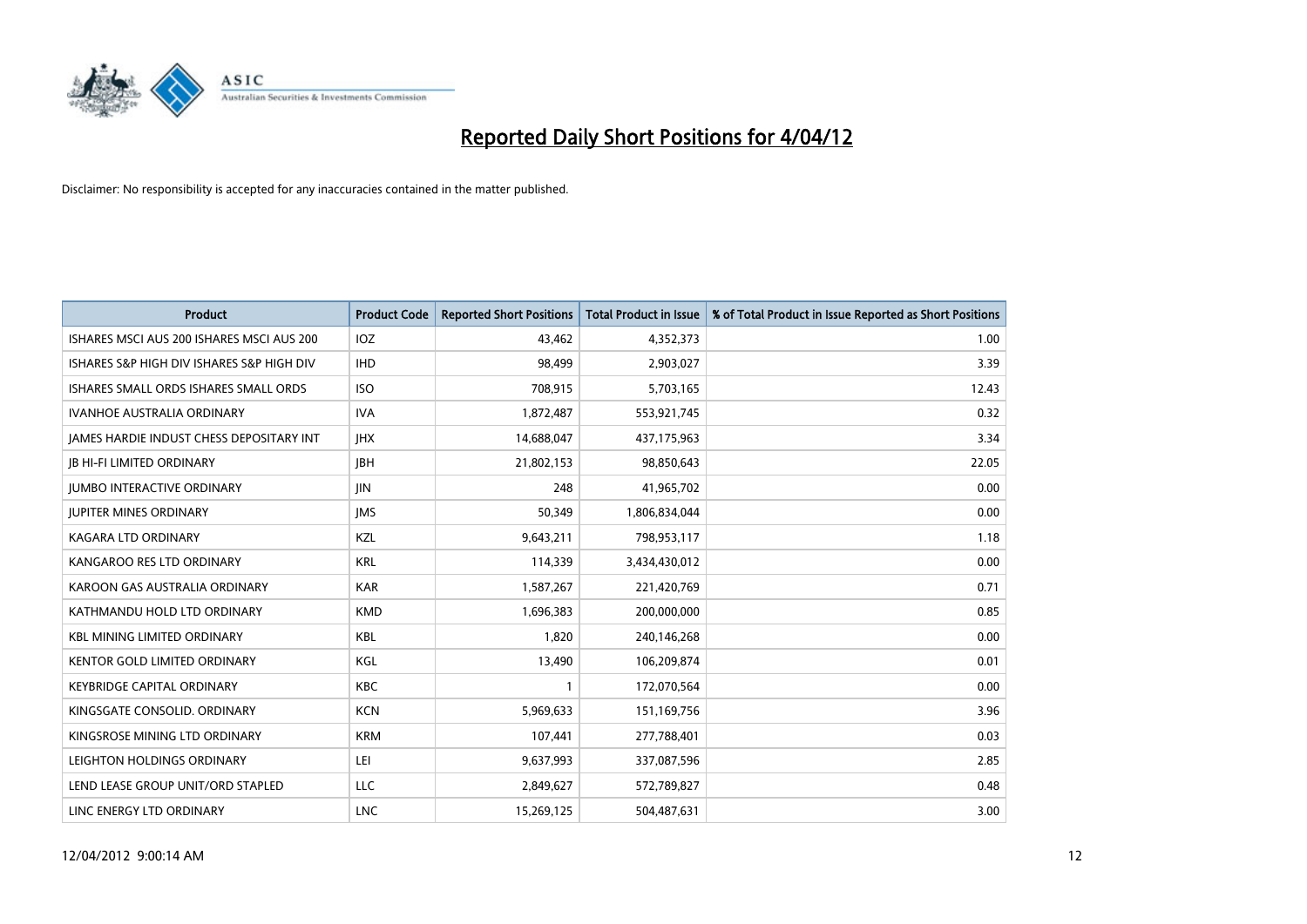

| <b>Product</b>                        | <b>Product Code</b> | <b>Reported Short Positions</b> | <b>Total Product in Issue</b> | % of Total Product in Issue Reported as Short Positions |
|---------------------------------------|---------------------|---------------------------------|-------------------------------|---------------------------------------------------------|
| LYNAS CORPORATION ORDINARY            | <b>LYC</b>          | 145,599,332                     | 1,714,496,913                 | 8.47                                                    |
| <b>M2 TELECOMMUNICATION ORDINARY</b>  | <b>MTU</b>          | 377,020                         | 124,543,385                   | 0.30                                                    |
| <b>MACA LIMITED ORDINARY</b>          | <b>MLD</b>          | 206,494                         | 150,000,000                   | 0.13                                                    |
| <b>MACMAHON HOLDINGS ORDINARY</b>     | <b>MAH</b>          | 3,504,660                       | 738,631,705                   | 0.47                                                    |
| MACO ATLAS ROADS GRP ORDINARY STAPLED | <b>MOA</b>          | 11,454,311                      | 464,279,594                   | 2.47                                                    |
| MACQUARIE GROUP LTD ORDINARY          | MQG                 | 7,986,810                       | 348,584,383                   | 2.26                                                    |
| <b>MARENGO MINING ORDINARY</b>        | <b>MGO</b>          | 39,850                          | 1,002,559,863                 | 0.00                                                    |
| <b>MATRIX C &amp; E LTD ORDINARY</b>  | <b>MCE</b>          | 563,449                         | 77,081,507                    | 0.72                                                    |
| <b>MAVERICK DRILLING ORDINARY</b>     | <b>MAD</b>          | 280,042                         | 267,454,286                   | 0.11                                                    |
| MCMILLAN SHAKESPEARE ORDINARY         | <b>MMS</b>          | 62,891                          | 74,523,965                    | 0.07                                                    |
| MEDUSA MINING LTD ORDINARY            | <b>MML</b>          | 2,678,544                       | 188,903,911                   | 1.42                                                    |
| MELBOURNE IT LIMITED ORDINARY         | <b>MLB</b>          | 8,022                           | 81,352,178                    | 0.01                                                    |
| MEO AUSTRALIA LTD ORDINARY            | <b>MEO</b>          | 5,504,304                       | 539,913,260                   | 1.02                                                    |
| <b>MERMAID MARINE ORDINARY</b>        | <b>MRM</b>          | 385,466                         | 219,311,642                   | 0.18                                                    |
| MESOBLAST LIMITED ORDINARY            | <b>MSB</b>          | 12,506,110                      | 284,478,361                   | 4.41                                                    |
| METALS X LIMITED ORDINARY             | <b>MLX</b>          | 213,144                         | 1,320,540,009                 | 0.02                                                    |
| METCASH LIMITED ORDINARY              | <b>MTS</b>          | 38,212,042                      | 771,345,864                   | 4.93                                                    |
| METGASCO LIMITED ORDINARY             | <b>MEL</b>          | 61,532                          | 337,414,140                   | 0.02                                                    |
| METMINCO LIMITED ORDINARY             | <b>MNC</b>          | 1,122,829                       | 1,749,541,573                 | 0.06                                                    |
| MHM METALS LIMITED ORDINARY           | <b>MHM</b>          | 37,083                          | 104,210,268                   | 0.04                                                    |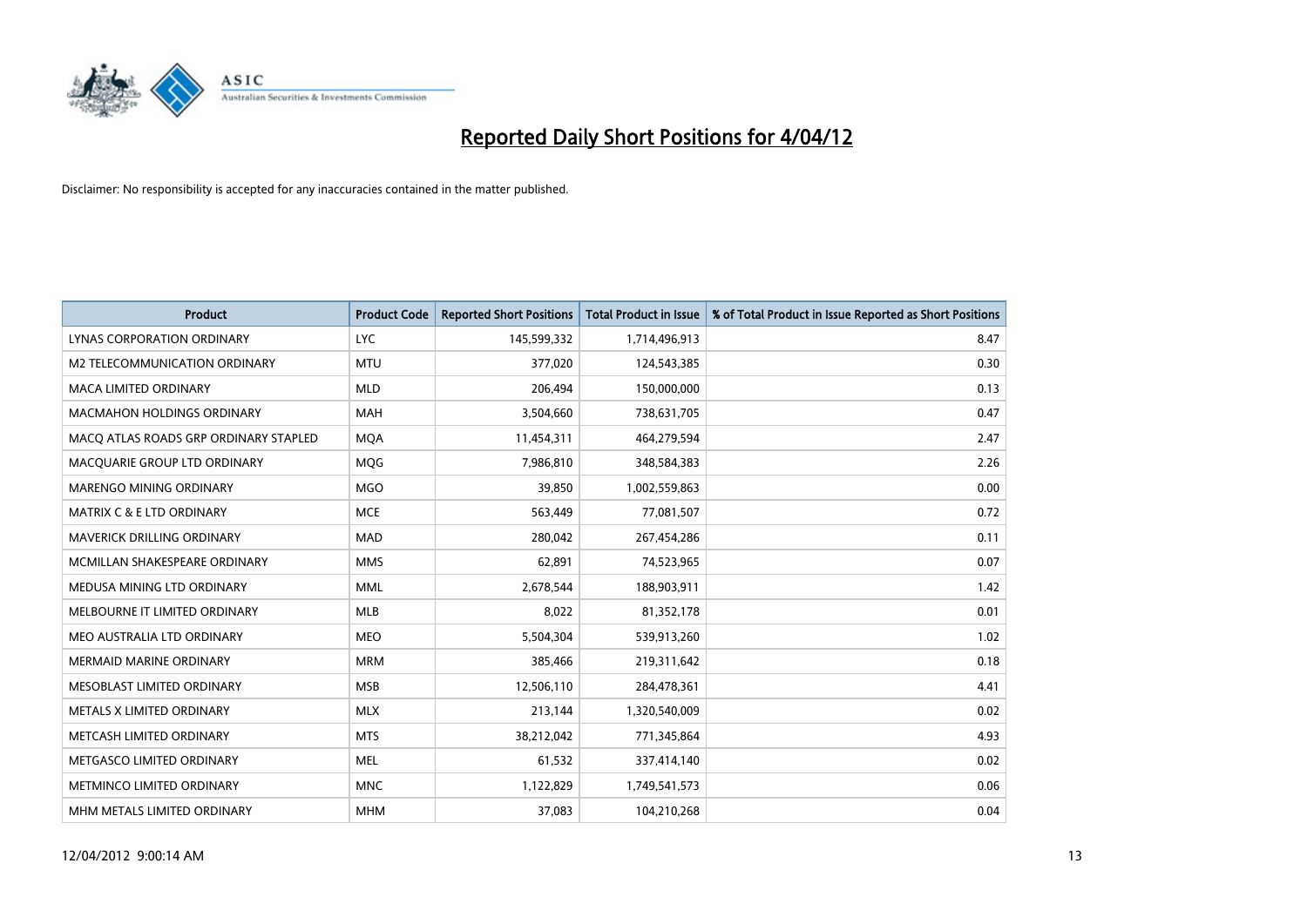

| <b>Product</b>                    | <b>Product Code</b> | <b>Reported Short Positions</b> | <b>Total Product in Issue</b> | % of Total Product in Issue Reported as Short Positions |
|-----------------------------------|---------------------|---------------------------------|-------------------------------|---------------------------------------------------------|
| MICLYN EXP OFFSHR ORDINARY        | <b>MIO</b>          | 87,991                          | 278,515,705                   | 0.03                                                    |
| MILTON CORPORATION ORDINARY       | <b>MLT</b>          | 12,800                          | 121,625,655                   | 0.01                                                    |
| MINCOR RESOURCES NL ORDINARY      | <b>MCR</b>          | 1,507,378                       | 194,749,889                   | 0.77                                                    |
| MINERAL DEPOSITS ORDINARY         | <b>MDL</b>          | 114,114                         | 83,538,786                    | 0.14                                                    |
| MINERAL RESOURCES, ORDINARY       | <b>MIN</b>          | 885,037                         | 184,706,489                   | 0.46                                                    |
| MIRABELA NICKEL LTD ORDINARY      | <b>MBN</b>          | 10,872,035                      | 492,516,163                   | 2.19                                                    |
| MIRVAC GROUP STAPLED SECURITIES   | <b>MGR</b>          | 4,624,755                       | 3,416,996,915                 | 0.11                                                    |
| MOLOPO ENERGY LTD ORDINARY        | <b>MPO</b>          | 632,186                         | 245,579,810                   | 0.26                                                    |
| MOLY MINES LIMITED ORDINARY       | <b>MOL</b>          | 98,227                          | 384,893,989                   | 0.03                                                    |
| MONADELPHOUS GROUP ORDINARY       | <b>MND</b>          | 2,493,830                       | 88,674,327                    | 2.79                                                    |
| MORTGAGE CHOICE LTD ORDINARY      | <b>MOC</b>          | 2,242,462                       | 120,319,572                   | 1.86                                                    |
| <b>MOUNT GIBSON IRON ORDINARY</b> | <b>MGX</b>          | 4,245,853                       | 1,082,570,693                 | 0.39                                                    |
| MURCHISON METALS LTD ORDINARY     | <b>MMX</b>          | 4,967,614                       | 450,093,277                   | 1.10                                                    |
| MYER HOLDINGS LTD ORDINARY        | <b>MYR</b>          | 76,501,488                      | 583,384,551                   | 13.09                                                   |
| NATIONAL AUST, BANK ORDINARY      | <b>NAB</b>          | 13,098,973                      | 2,239,201,841                 | 0.57                                                    |
| NAVIGATOR RESOURCES ORDINARY      | <b>NAV</b>          | 500                             | 2,222,216,576                 | 0.00                                                    |
| NAVITAS LIMITED ORDINARY          | <b>NVT</b>          | 9,394,628                       | 375,318,628                   | 2.51                                                    |
| NEON ENERGY LIMITED ORDINARY      | <b>NEN</b>          | 20,100                          | 436,414,518                   | 0.00                                                    |
| NEW HOPE CORPORATION ORDINARY     | <b>NHC</b>          | 1,008,004                       | 830,411,534                   | 0.12                                                    |
| NEWCREST MINING ORDINARY          | <b>NCM</b>          | 882,535                         | 764,960,000                   | 0.09                                                    |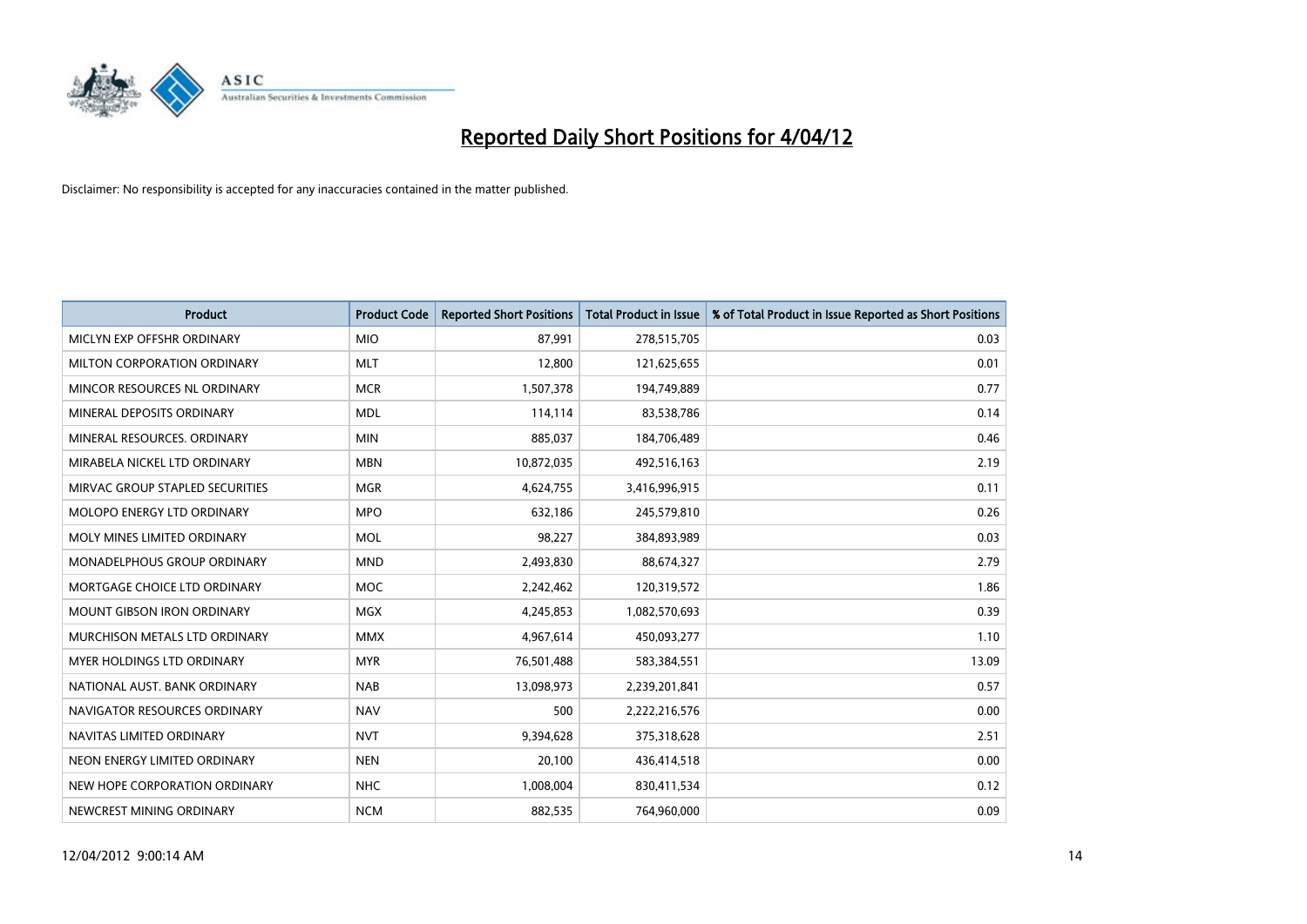

| <b>Product</b>                        | <b>Product Code</b> | <b>Reported Short Positions</b> | <b>Total Product in Issue</b> | % of Total Product in Issue Reported as Short Positions |
|---------------------------------------|---------------------|---------------------------------|-------------------------------|---------------------------------------------------------|
| NEWS CORP A NON-VOTING CDI            | <b>NWSLV</b>        | 3,590,025                       | 1,651,829,229                 | 0.21                                                    |
| NEWS CORP B VOTING CDI                | <b>NWS</b>          | 1,815,055                       | 798,520,953                   | 0.22                                                    |
| NEXTDC LIMITED ORDINARY               | <b>NXT</b>          | 253,244                         | 123,533,558                   | 0.19                                                    |
| NEXUS ENERGY LIMITED ORDINARY         | <b>NXS</b>          | 5,142,328                       | 1,326,821,159                 | 0.37                                                    |
| NIDO PETROLEUM ORDINARY               | <b>NDO</b>          | 116,761                         | 1,389,163,151                 | 0.01                                                    |
| NKWE PLATINUM 10C US COMMON           | <b>NKP</b>          | 49                              | 559,651,184                   | 0.00                                                    |
| NOBLE MINERAL RES ORDINARY            | <b>NMG</b>          | 1,656,390                       | 552,170,653                   | 0.30                                                    |
| NORFOLK GROUP ORDINARY                | <b>NFK</b>          | 175,000                         | 158,890,730                   | 0.11                                                    |
| NORTHERN IRON LTD ORDINARY            | <b>NFE</b>          | 292,644                         | 369,980,113                   | 0.07                                                    |
| NORTHERN STAR ORDINARY                | <b>NST</b>          | 19,500                          | 402,170,706                   | 0.00                                                    |
| NRW HOLDINGS LIMITED ORDINARY         | <b>NWH</b>          | 685,706                         | 278,888,011                   | 0.26                                                    |
| NUCOAL RESOURCES LTD ORDINARY         | <b>NCR</b>          | 2,201,957                       | 747,499,169                   | 0.29                                                    |
| NUFARM LIMITED ORDINARY               | <b>NUF</b>          | 5,696,733                       | 262,018,057                   | 2.16                                                    |
| OAKTON LIMITED ORDINARY               | <b>OKN</b>          | 332,301                         | 93,800,235                    | 0.36                                                    |
| OCEANAGOLD CORP. CHESS DEPOSITARY INT | <b>OGC</b>          | 1,422,805                       | 262,827,709                   | 0.54                                                    |
| OIL SEARCH LTD ORDINARY               | OSH                 | 11,043,850                      | 1,325,155,171                 | 0.80                                                    |
| OM HOLDINGS LIMITED ORDINARY          | OMH                 | 4,560,908                       | 604,105,150                   | 0.75                                                    |
| ONESTEEL LIMITED ORDINARY             | OST                 | 20,386,466                      | 1,342,393,583                 | 1.51                                                    |
| ORICA LIMITED ORDINARY                | ORI                 | 4,288,914                       | 365,007,037                   | 1.15                                                    |
| ORIGIN ENERGY ORDINARY                | <b>ORG</b>          | 7,156,324                       | 1,089,334,971                 | 0.65                                                    |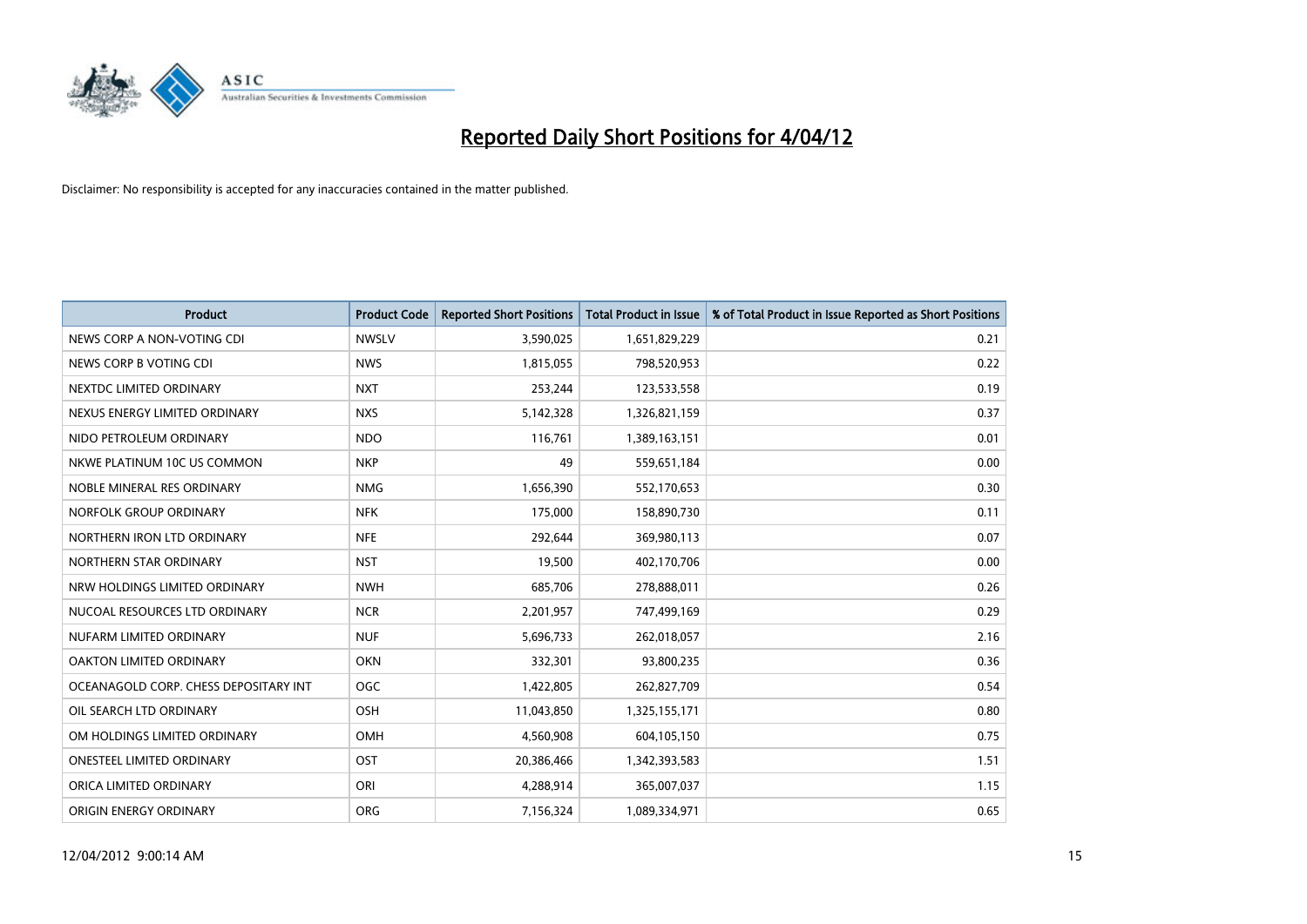

| <b>Product</b>                 | <b>Product Code</b> | <b>Reported Short Positions</b> | <b>Total Product in Issue</b> | % of Total Product in Issue Reported as Short Positions |
|--------------------------------|---------------------|---------------------------------|-------------------------------|---------------------------------------------------------|
| OROCOBRE LIMITED ORDINARY      | <b>ORE</b>          | 55,192                          | 103,195,029                   | 0.05                                                    |
| OROTONGROUP LIMITED ORDINARY   | ORL                 | 3,271                           | 40,880,902                    | 0.00                                                    |
| OZ MINERALS ORDINARY           | OZL                 | 4,730,904                       | 312,435,187                   | 1.52                                                    |
| <b>PACIFIC BRANDS ORDINARY</b> | <b>PBG</b>          | 4,671,334                       | 912,915,695                   | 0.52                                                    |
| PALADIN ENERGY LTD ORDINARY    | <b>PDN</b>          | 33,855,826                      | 835,645,290                   | 4.04                                                    |
| PANAUST LIMITED ORDINARY       | <b>PNA</b>          | 901,269                         | 602,479,854                   | 0.15                                                    |
| PANORAMIC RESOURCES ORDINARY   | PAN                 | 1,018,477                       | 207,050,710                   | 0.50                                                    |
| PAPERLINX LIMITED ORDINARY     | <b>PPX</b>          | 6,734,501                       | 609,280,761                   | 1.10                                                    |
| PAPILLON RES LTD ORDINARY      | PIR                 | 60,373                          | 241,935,297                   | 0.02                                                    |
| PEET LIMITED ORDINARY          | <b>PPC</b>          | 58,580                          | 320,170,604                   | 0.02                                                    |
| PENINSULA ENERGY LTD ORDINARY  | <b>PEN</b>          | 4,459,769                       | 2,150,533,341                 | 0.20                                                    |
| PERILYA LIMITED ORDINARY       | PEM                 | 441,220                         | 769,316,426                   | 0.05                                                    |
| PERPETUAL LIMITED ORDINARY     | <b>PPT</b>          | 2,194,366                       | 41,980,678                    | 5.24                                                    |
| PERSEUS MINING LTD ORDINARY    | PRU                 | 7,772,369                       | 457,962,088                   | 1.68                                                    |
| PHARMAXIS LTD ORDINARY         | <b>PXS</b>          | 1,833,524                       | 305,890,989                   | 0.60                                                    |
| PHOSPHAGENICS LTD. ORDINARY    | POH                 | 548,821                         | 1,017,565,957                 | 0.05                                                    |
| PLATINUM ASSET ORDINARY        | <b>PTM</b>          | 8,967,924                       | 561,347,878                   | 1.59                                                    |
| PLATINUM AUSTRALIA ORDINARY    | PLA                 | 901,245                         | 504,968,043                   | 0.17                                                    |
| PMI GOLD CORP CDI 1:1          | <b>PVM</b>          | 5,000                           | 58,931,262                    | 0.01                                                    |
| PMP LIMITED ORDINARY           | <b>PMP</b>          | 28,630                          | 323,781,124                   | 0.01                                                    |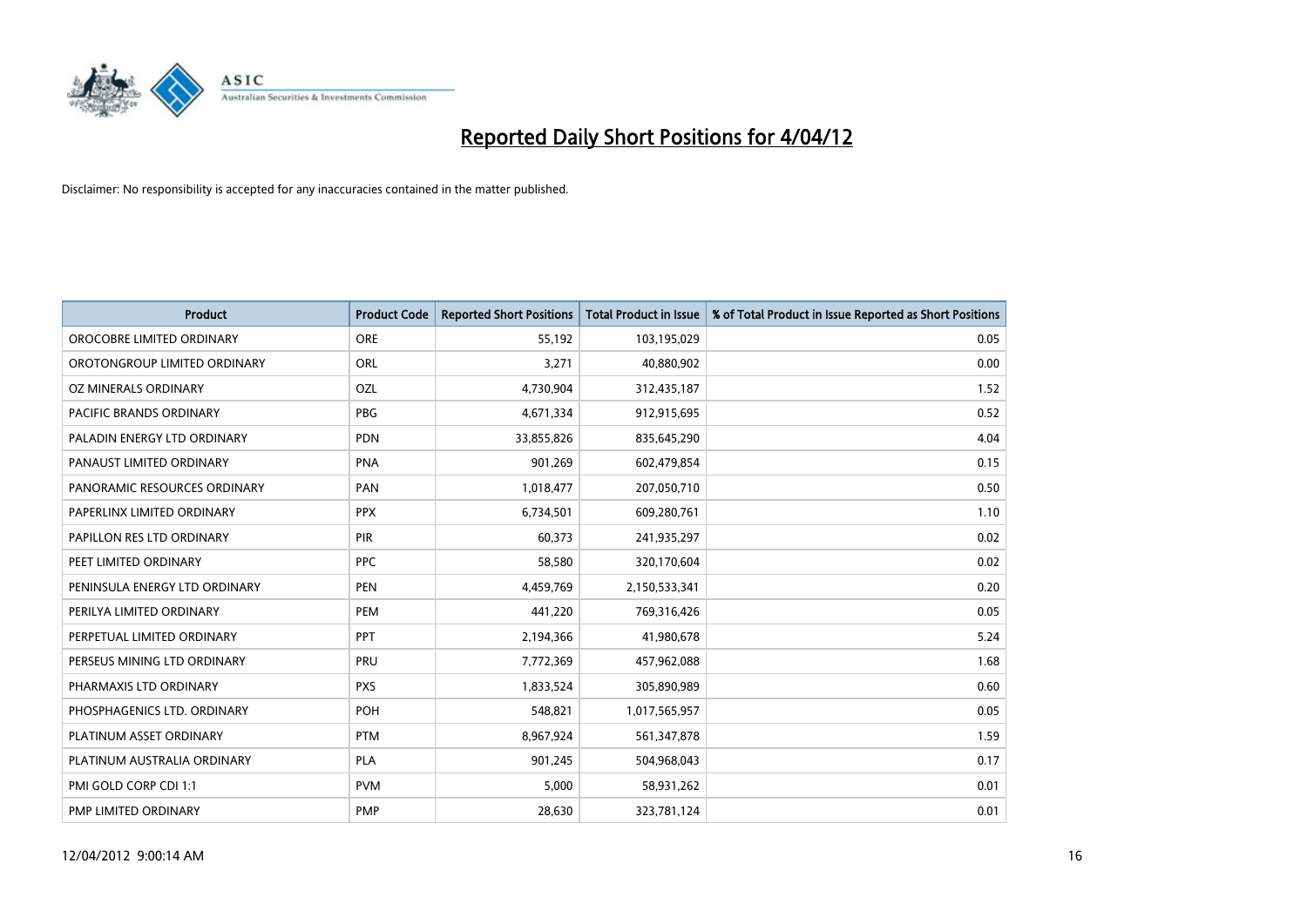

| <b>Product</b>                      | <b>Product Code</b> | <b>Reported Short Positions</b> | <b>Total Product in Issue</b> | % of Total Product in Issue Reported as Short Positions |
|-------------------------------------|---------------------|---------------------------------|-------------------------------|---------------------------------------------------------|
| PREMIER INVESTMENTS ORDINARY        | <b>PMV</b>          | 792,991                         | 155,062,831                   | 0.51                                                    |
| PRIMA BIOMED LTD ORDINARY           | <b>PRR</b>          | 5,642,302                       | 1,066,063,388                 | 0.52                                                    |
| PRIMARY HEALTH CARE ORDINARY        | <b>PRY</b>          | 14,511,467                      | 500,406,679                   | 2.88                                                    |
| PRIMEAG AUSTRALIA ORDINARY          | PAG                 | 82,325                          | 266,394,444                   | 0.03                                                    |
| PROGRAMMED ORDINARY                 | <b>PRG</b>          | 278,004                         | 118, 173, 778                 | 0.22                                                    |
| <b>QANTAS AIRWAYS ORDINARY</b>      | QAN                 | 18,481,384                      | 2,265,123,620                 | 0.83                                                    |
| OBE INSURANCE GROUP ORDINARY        | <b>OBE</b>          | 26,483,915                      | 1,157,601,767                 | 2.27                                                    |
| OR NATIONAL LIMITED ORDINARY        | <b>ORN</b>          | 9,895,370                       | 2,440,000,000                 | 0.41                                                    |
| ORXPHARMA LTD ORDINARY              | <b>QRX</b>          | 654,585                         | 144,499,706                   | 0.45                                                    |
| <b>QUBE LOGISTICS HLDG ORDINARY</b> | <b>QUB</b>          | 2,107,765                       | 907,710,970                   | 0.23                                                    |
| RAMELIUS RESOURCES ORDINARY         | <b>RMS</b>          | 1,053,888                       | 335,775,519                   | 0.30                                                    |
| RAMSAY HEALTH CARE ORDINARY         | <b>RHC</b>          | 2,091,920                       | 202,081,252                   | 1.01                                                    |
| RANGE RESOURCES LTD ORDINARY        | <b>RRS</b>          | 447,423                         | 2,118,880,660                 | 0.02                                                    |
| <b>RCR TOMLINSON ORDINARY</b>       | <b>RCR</b>          | 3,789                           | 133,988,971                   | 0.00                                                    |
| <b>REA GROUP ORDINARY</b>           | <b>REA</b>          | 312,667                         | 131,714,699                   | 0.24                                                    |
| <b>RECKON LIMITED ORDINARY</b>      | <b>RKN</b>          | 804,600                         | 132,839,672                   | 0.61                                                    |
| REDBANK ENERGY LTD ORDINARY         | AEJ                 | 19                              | 786,287                       | 0.00                                                    |
| REED RESOURCES LTD ORDINARY         | <b>RDR</b>          | 35,993                          | 264,742,501                   | 0.01                                                    |
| REGIONAL EXPRESS ORDINARY           | <b>REX</b>          | 10,000                          | 121,254,902                   | 0.01                                                    |
| REGIS RESOURCES ORDINARY            | <b>RRL</b>          | 1,016,060                       | 450,887,007                   | 0.21                                                    |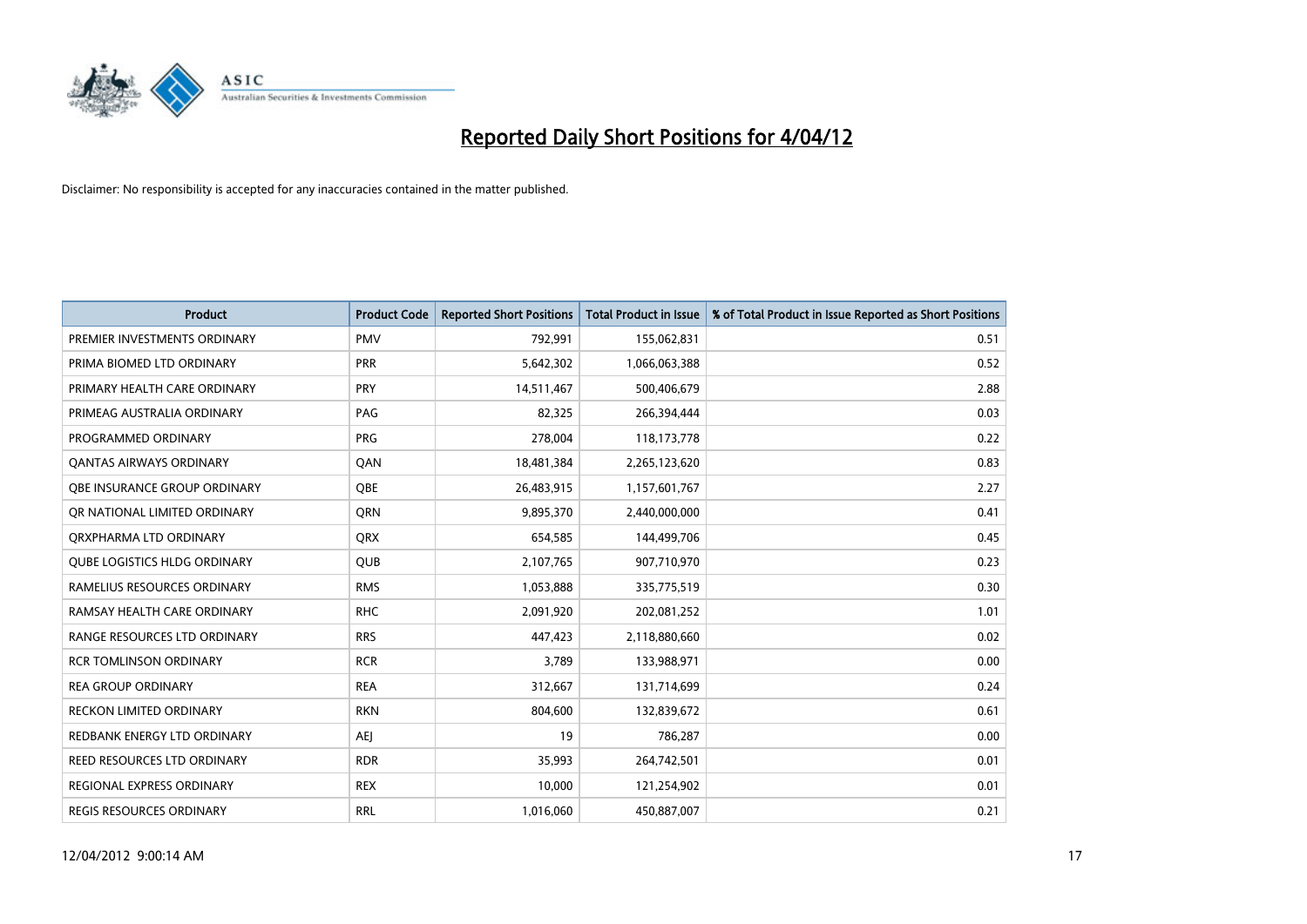

| <b>Product</b>                      | <b>Product Code</b> | <b>Reported Short Positions</b> | <b>Total Product in Issue</b> | % of Total Product in Issue Reported as Short Positions |
|-------------------------------------|---------------------|---------------------------------|-------------------------------|---------------------------------------------------------|
| RESMED INC CDI 10:1                 | <b>RMD</b>          | 3,116,213                       | 1,556,242,300                 | 0.18                                                    |
| RESOLUTE MINING ORDINARY            | <b>RSG</b>          | 1,680,556                       | 655,756,462                   | 0.25                                                    |
| <b>RESOURCE GENERATION ORDINARY</b> | <b>RES</b>          | 973                             | 262,895,652                   | 0.00                                                    |
| REVERSE CORP LIMITED ORDINARY       | <b>REF</b>          | 100                             | 92,382,175                    | 0.00                                                    |
| REX MINERALS LIMITED ORDINARY       | <b>RXM</b>          | 1,218,797                       | 153,847,284                   | 0.79                                                    |
| <b>RHG LIMITED ORDINARY</b>         | <b>RHG</b>          | 36,083                          | 308,483,177                   | 0.01                                                    |
| <b>RIALTO ENERGY ORDINARY</b>       | <b>RIA</b>          | 3,056,875                       | 607,640,124                   | 0.50                                                    |
| <b>RIDLEY CORPORATION ORDINARY</b>  | <b>RIC</b>          | 86,798                          | 307,817,071                   | 0.03                                                    |
| RIO TINTO LIMITED ORDINARY          | <b>RIO</b>          | 23,164,326                      | 435,758,720                   | 5.29                                                    |
| ROC OIL COMPANY ORDINARY            | <b>ROC</b>          | 2,827,086                       | 682,506,352                   | 0.41                                                    |
| <b>RURALCO HOLDINGS ORDINARY</b>    | <b>RHL</b>          | 12,000                          | 55,019,284                    | 0.02                                                    |
| SAI GLOBAL LIMITED ORDINARY         | SAI                 | 2,741,310                       | 202,526,641                   | 1.34                                                    |
| SALMAT LIMITED ORDINARY             | <b>SLM</b>          | 1,589,083                       | 159,802,174                   | 0.99                                                    |
| SAMSON OIL & GAS LTD ORDINARY       | SSN                 | 3,257,000                       | 1,758,622,297                 | 0.18                                                    |
| SANDFIRE RESOURCES ORDINARY         | <b>SFR</b>          | 1,162,540                       | 151,152,635                   | 0.79                                                    |
| <b>SANTOS LTD ORDINARY</b>          | <b>STO</b>          | 8,024,188                       | 952,728,681                   | 0.82                                                    |
| SARACEN MINERAL ORDINARY            | SAR                 | 663,453                         | 594,465,840                   | 0.11                                                    |
| SEDGMAN LIMITED ORDINARY            | <b>SDM</b>          | 108,438                         | 214,292,930                   | 0.04                                                    |
| SEEK LIMITED ORDINARY               | <b>SEK</b>          | 13,551,656                      | 337,101,307                   | 4.00                                                    |
| SENEX ENERGY LIMITED ORDINARY       | SXY                 | 1,293,492                       | 923,847,416                   | 0.14                                                    |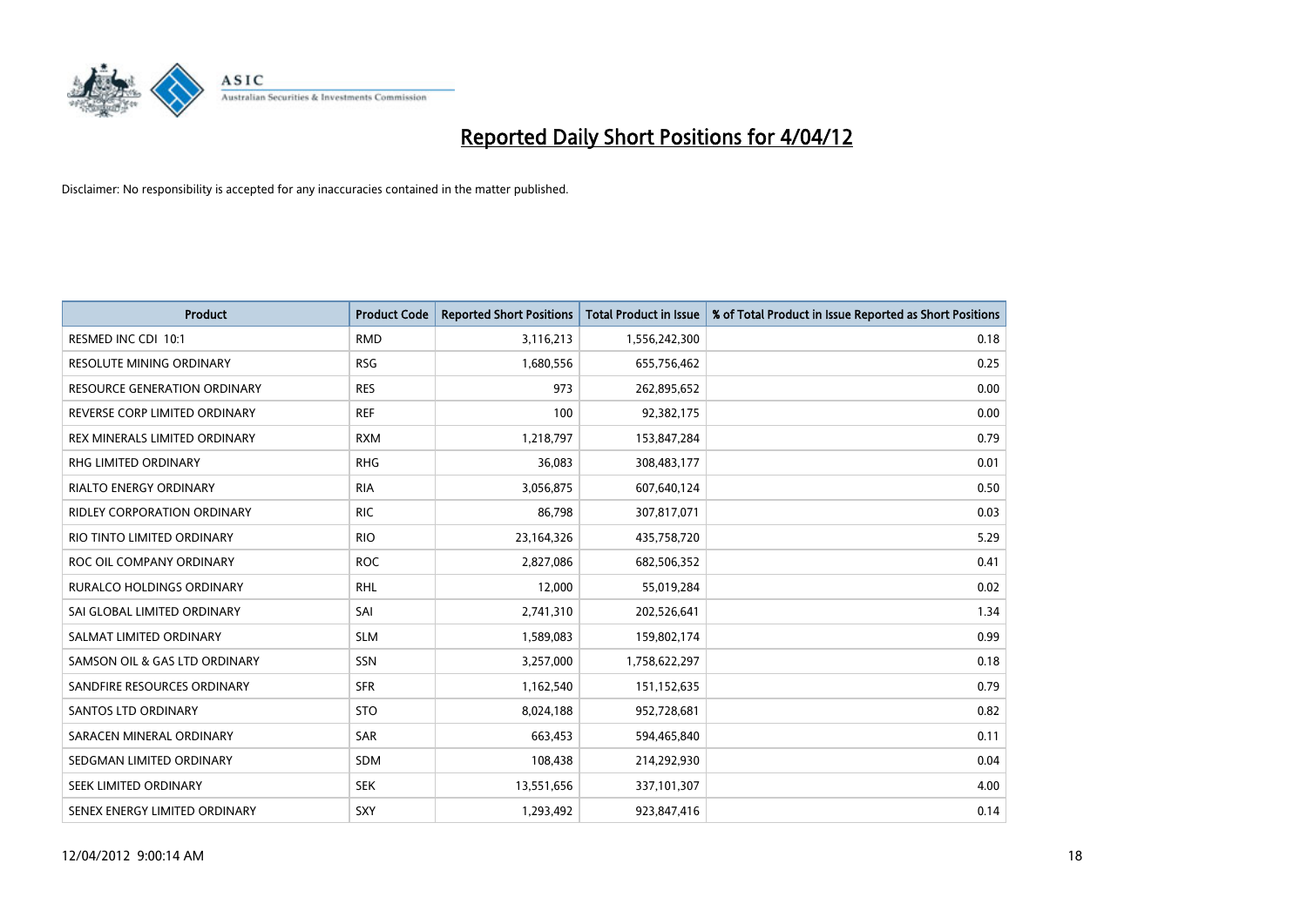

| <b>Product</b>                           | <b>Product Code</b> | <b>Reported Short Positions</b> | <b>Total Product in Issue</b> | % of Total Product in Issue Reported as Short Positions |
|------------------------------------------|---------------------|---------------------------------|-------------------------------|---------------------------------------------------------|
| SERVICE STREAM ORDINARY                  | <b>SSM</b>          | 400                             | 283,418,867                   | 0.00                                                    |
| SEVEN GROUP HOLDINGS ORDINARY            | <b>SVW</b>          | 1,362,934                       | 307,410,281                   | 0.43                                                    |
| SEVEN WEST MEDIA LTD ORDINARY            | <b>SWM</b>          | 15,961,493                      | 645,719,542                   | 2.44                                                    |
| SIGMA PHARMACEUTICAL ORDINARY            | <b>SIP</b>          | 5,998,257                       | 1,181,236,748                 | 0.53                                                    |
| SILEX SYSTEMS ORDINARY                   | <b>SLX</b>          | 547,048                         | 170,143,997                   | 0.32                                                    |
| SILVER LAKE RESOURCE ORDINARY            | <b>SLR</b>          | 759,984                         | 220,264,064                   | 0.33                                                    |
| SIMS METAL MGMT LTD ORDINARY             | <b>SGM</b>          | 6,828,105                       | 205,856,443                   | 3.30                                                    |
| SINGAPORE TELECOMM. CHESS DEPOSITARY INT | SGT                 | 6,299,965                       | 176,974,336                   | 3.55                                                    |
| SIRTEX MEDICAL ORDINARY                  | <b>SRX</b>          | 5,179                           | 55,768,136                    | 0.01                                                    |
| SKILLED GROUP LTD ORDINARY               | <b>SKE</b>          | 977,214                         | 233,487,276                   | 0.41                                                    |
| SKY CITY ENTERTAIN. ORDINARY             | <b>SKC</b>          | 872,420                         | 576,958,340                   | 0.15                                                    |
| SMS MANAGEMENT, ORDINARY                 | <b>SMX</b>          | 635,102                         | 68,290,180                    | 0.93                                                    |
| SONIC HEALTHCARE ORDINARY                | SHL                 | 6,552,091                       | 389,969,875                   | 1.69                                                    |
| SOUL PATTINSON (W.H) ORDINARY            | SOL                 | 18,484                          | 239,395,320                   | 0.01                                                    |
| SOUTH BOULDER MINES ORDINARY             | <b>STB</b>          | 12,061                          | 116,232,826                   | 0.01                                                    |
| SP AUSNET STAPLED SECURITIES             | SPN                 | 659,294                         | 2,896,219,682                 | 0.01                                                    |
| SPARK INFRASTRUCTURE STAPLED NOTE & UNIT | SKI                 | 19,002,592                      | 1,326,734,264                 | 1.43                                                    |
| SPECIALTY FASHION ORDINARY               | <b>SFH</b>          | 1,958,840                       | 192,086,121                   | 1.02                                                    |
| SPOTLESS GROUP LTD ORDINARY              | <b>SPT</b>          | 780,732                         | 265,454,407                   | 0.30                                                    |
| ST BARBARA LIMITED ORDINARY              | <b>SBM</b>          | 8,223,511                       | 325,615,389                   | 2.51                                                    |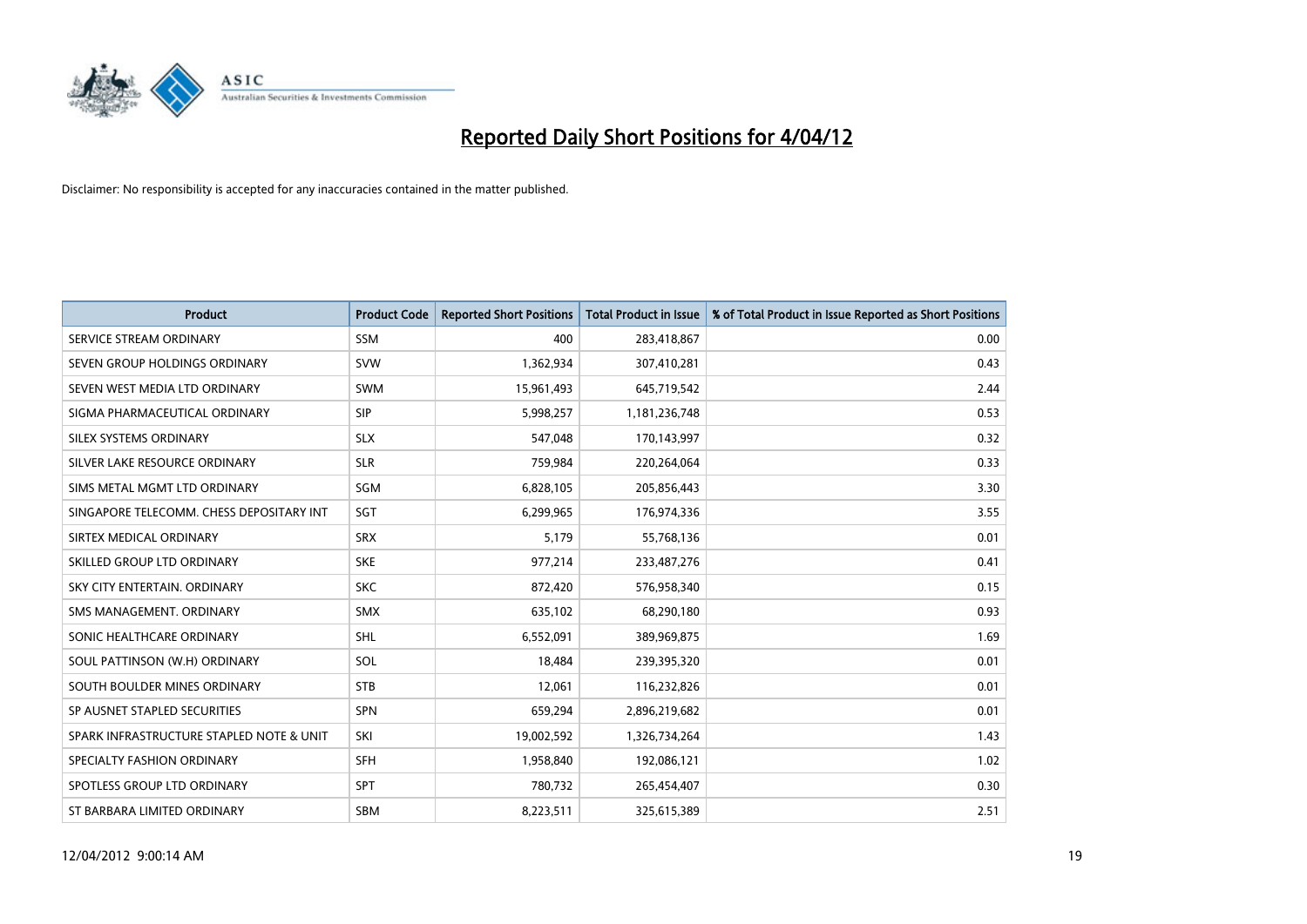

| <b>Product</b>                   | <b>Product Code</b> | <b>Reported Short Positions</b> | <b>Total Product in Issue</b> | % of Total Product in Issue Reported as Short Positions |
|----------------------------------|---------------------|---------------------------------|-------------------------------|---------------------------------------------------------|
| STANMORE COAL LTD ORDINARY       | <b>SMR</b>          | 32,758                          | 160,180,221                   | 0.02                                                    |
| STARPHARMA HOLDINGS ORDINARY     | <b>SPL</b>          | 1,842,922                       | 280,772,451                   | 0.65                                                    |
| STHN CROSS MEDIA ORDINARY        | <b>SXL</b>          | 3,549,457                       | 704,594,449                   | 0.51                                                    |
| STOCKLAND UNITS/ORD STAPLED      | SGP                 | 23,243,359                      | 2,260,305,275                 | 1.02                                                    |
| STRAITS RES LTD. ORDINARY        | SRO                 | 168,846                         | 402,208,687                   | 0.04                                                    |
| STRIKE ENERGY LTD ORDINARY       | <b>STX</b>          | 344,500                         | 542,653,495                   | 0.07                                                    |
| STW COMMUNICATIONS ORDINARY      | <b>SGN</b>          | 32,483                          | 362,798,351                   | 0.00                                                    |
| SUNCORP GROUP LTD ORDINARY       | <b>SUN</b>          | 10,683,713                      | 1,286,600,980                 | 0.82                                                    |
| SUNDANCE ENERGY ORDINARY         | <b>SEA</b>          | 641,563                         | 277,098,474                   | 0.23                                                    |
| SUNDANCE RESOURCES ORDINARY      | <b>SDL</b>          | 13,748,914                      | 2,933,534,505                 | 0.47                                                    |
| SUNLAND GROUP LTD ORDINARY       | <b>SDG</b>          | 18,391                          | 201,578,526                   | 0.01                                                    |
| SUPER RET REP LTD ORDINARY       | <b>SUL</b>          | 1,263,882                       | 195,004,593                   | 0.64                                                    |
| SYD AIRPORT STAPLED US PROHIBIT. | <b>SYD</b>          | 5,179,300                       | 1,861,210,782                 | 0.26                                                    |
| TABCORP HOLDINGS LTD ORDINARY    | <b>TAH</b>          | 3,685,093                       | 730,113,969                   | 0.50                                                    |
| <b>TANAMI GOLD NL ORDINARY</b>   | <b>TAM</b>          | 126,727                         | 261,132,677                   | 0.05                                                    |
| TAP OIL LIMITED ORDINARY         | <b>TAP</b>          | 2,960,702                       | 241,295,311                   | 1.21                                                    |
| TASSAL GROUP LIMITED ORDINARY    | <b>TGR</b>          | 18,878                          | 146,304,404                   | 0.01                                                    |
| <b>TATTS GROUP LTD ORDINARY</b>  | <b>TTS</b>          | 7,885,281                       | 1,340,770,798                 | 0.58                                                    |
| <b>TECHNOLOGY ONE ORDINARY</b>   | <b>TNE</b>          | 494                             | 304,910,455                   | 0.00                                                    |
| TELECOM CORPORATION ORDINARY     | <b>TEL</b>          | 8,254,454                       | 1,925,427,596                 | 0.43                                                    |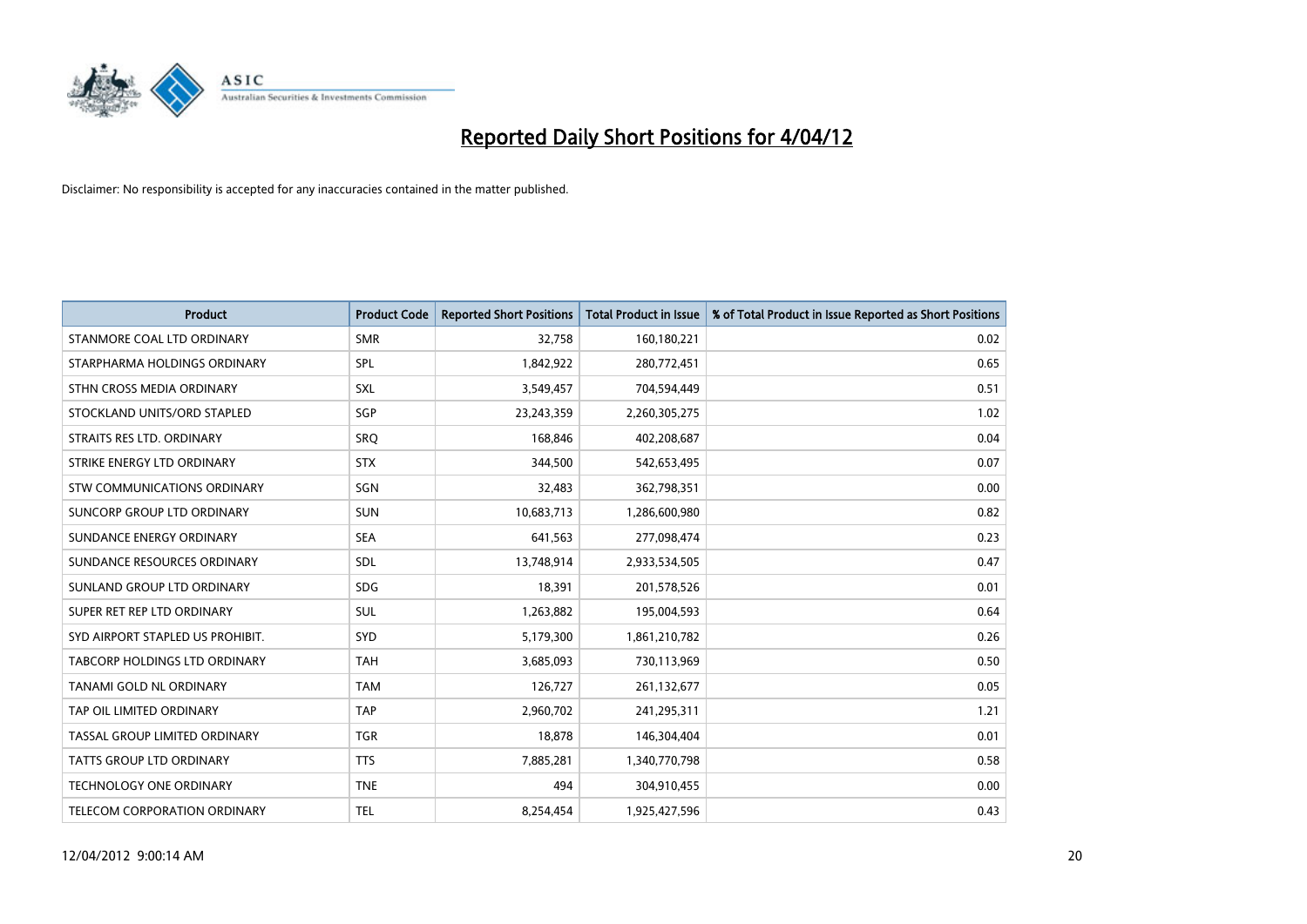

| <b>Product</b>                       | <b>Product Code</b> | <b>Reported Short Positions</b> | <b>Total Product in Issue</b> | % of Total Product in Issue Reported as Short Positions |
|--------------------------------------|---------------------|---------------------------------|-------------------------------|---------------------------------------------------------|
| <b>TELSTRA CORPORATION, ORDINARY</b> | <b>TLS</b>          | 31,187,913                      | 12,443,074,357                | 0.23                                                    |
| TEN NETWORK HOLDINGS ORDINARY        | <b>TEN</b>          | 57,749,249                      | 1,045,236,720                 | 5.52                                                    |
| TERANGA GOLD CORP CDI 1:1            | <b>TGZ</b>          | 203,827                         | 155,865,666                   | 0.12                                                    |
| TEXON PETROLEUM LTD ORDINARY         | <b>TXN</b>          | 10,590                          | 242,539,848                   | 0.00                                                    |
| TFS CORPORATION LTD ORDINARY         | <b>TFC</b>          | 57,942                          | 279,621,829                   | 0.02                                                    |
| THAKRAL HOLDINGS GRP ORDINARY/UNIT   | <b>THG</b>          | $\overline{2}$                  | 585,365,014                   | 0.00                                                    |
| THE REJECT SHOP ORDINARY             | <b>TRS</b>          | 1,522,743                       | 26,071,170                    | 5.84                                                    |
| THINKSMART LIMITED ORDINARY          | <b>TSM</b>          | 195,000                         | 156,005,431                   | 0.12                                                    |
| THORN GROUP LIMITED ORDINARY         | <b>TGA</b>          | 152,233                         | 146,374,703                   | 0.11                                                    |
| <b>TIGER RESOURCES ORDINARY</b>      | <b>TGS</b>          | 2,444,315                       | 673,470,269                   | 0.34                                                    |
| TISHMAN SPEYER UNITS                 | <b>TSO</b>          | 79,100                          | 338,440,904                   | 0.02                                                    |
| TOLL HOLDINGS LTD ORDINARY           | <b>TOL</b>          | 23,919,927                      | 717,133,875                   | 3.34                                                    |
| TOX FREE SOLUTIONS ORDINARY          | <b>TOX</b>          | 22,838                          | 114,668,108                   | 0.01                                                    |
| TPG TELECOM LIMITED ORDINARY         | <b>TPM</b>          | 2,050,915                       | 793,808,141                   | 0.27                                                    |
| TRADE ME GROUP ORDINARY              | <b>TME</b>          | 11,055                          | 395,745,510                   | 0.00                                                    |
| <b>TRANSFIELD SERVICES ORDINARY</b>  | <b>TSE</b>          | 3,184,789                       | 535,175,076                   | 0.59                                                    |
| TRANSPACIFIC INDUST. ORDINARY        | <b>TPI</b>          | 3,440,139                       | 1,578,209,025                 | 0.22                                                    |
| TRANSURBAN GROUP TRIPLE STAPLED SEC. | <b>TCL</b>          | 4,464,345                       | 1,458,321,112                 | 0.30                                                    |
| TREASURY WINE ESTATE ORDINARY        | <b>TWE</b>          | 14,526,760                      | 647,227,144                   | 2.23                                                    |
| TROY RESOURCES LTD ORDINARY          | <b>TRY</b>          | 390,188                         | 89,091,649                    | 0.44                                                    |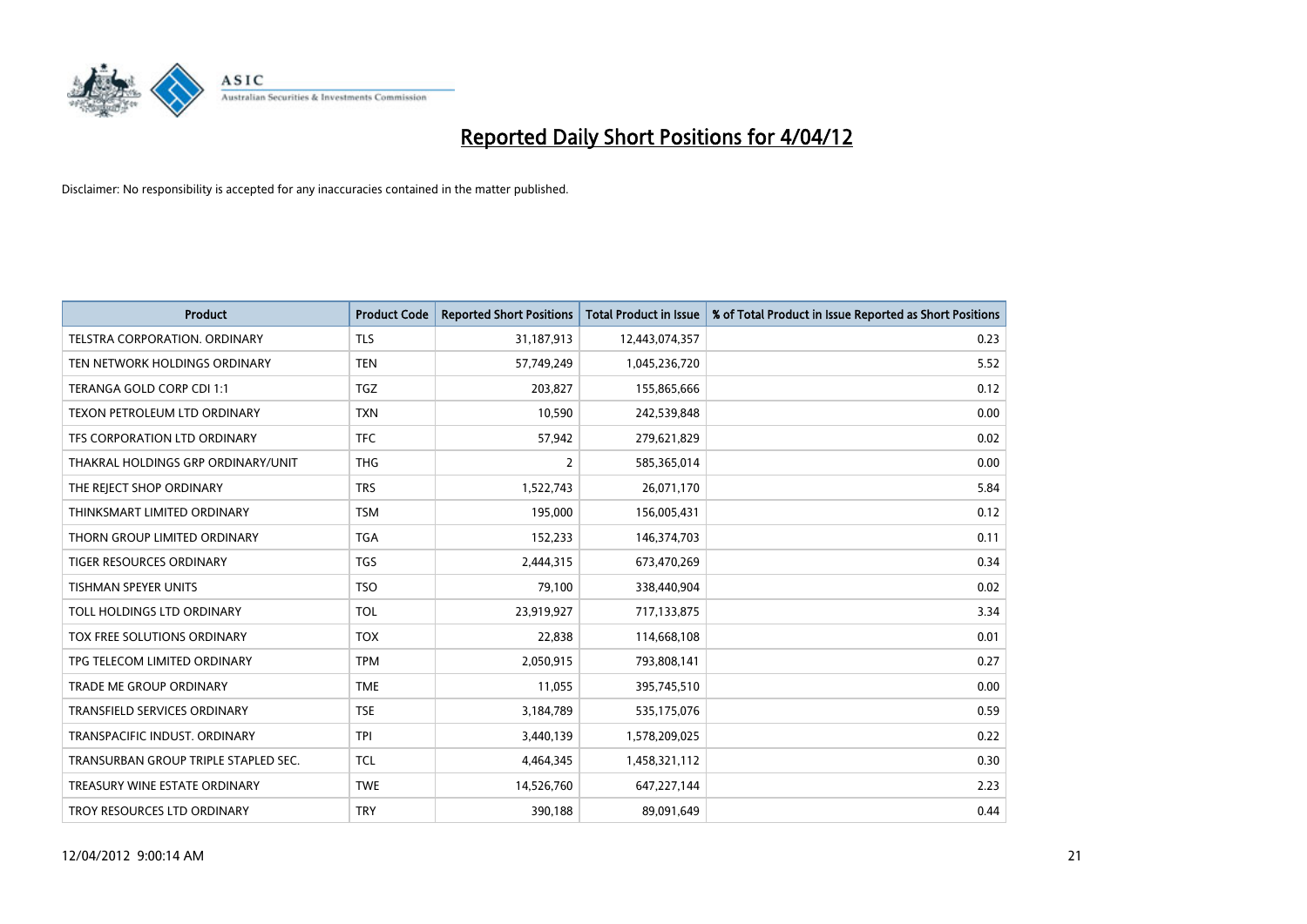

| <b>Product</b>                         | <b>Product Code</b> | <b>Reported Short Positions</b> | <b>Total Product in Issue</b> | % of Total Product in Issue Reported as Short Positions |
|----------------------------------------|---------------------|---------------------------------|-------------------------------|---------------------------------------------------------|
| <b>UGL LIMITED ORDINARY</b>            | UGL                 | 5,537,102                       | 166,315,038                   | 3.33                                                    |
| UNILIFE CORPORATION CDI 6:1            | <b>UNS</b>          | 11,797                          | 263,797,950                   | 0.00                                                    |
| UXC LIMITED ORDINARY                   | <b>UXC</b>          | 533,991                         | 305,034,291                   | 0.17                                                    |
| <b>VENTURE MINERALS ORDINARY</b>       | <b>VMS</b>          | 246,222                         | 232,468,592                   | 0.10                                                    |
| <b>VIRGIN AUS HLDG LTD ORDINARY</b>    | <b>VAH</b>          | 3,598,456                       | 2,210,197,600                 | 0.16                                                    |
| VITERRA INC CDI 1:1                    | <b>VTA</b>          | 10                              | 68,629,939                    | 0.00                                                    |
| VNGD US TOTAL MARKET CDI 1:1           | <b>VTS</b>          | 183                             | 912,993                       | 0.02                                                    |
| WATPAC LIMITED ORDINARY                | <b>WTP</b>          | 16,461                          | 184,332,526                   | 0.00                                                    |
| <b>WDS LIMITED ORDINARY</b>            | <b>WDS</b>          | 7                               | 144,740,614                   | 0.00                                                    |
| WEBJET LIMITED ORDINARY                | <b>WEB</b>          | 6,924                           | 72,584,641                    | 0.01                                                    |
| <b>WESFARMERS LIMITED ORDINARY</b>     | <b>WES</b>          | 30,501,106                      | 1,006,488,115                 | 3.00                                                    |
| WESFARMERS LIMITED PARTIALLY PROTECTED | <b>WESN</b>         | 1,718,477                       | 150,584,047                   | 1.14                                                    |
| WESTERN AREAS NL ORDINARY              | <b>WSA</b>          | 5,948,114                       | 179,735,899                   | 3.30                                                    |
| WESTFIELD GROUP ORD/UNIT STAPLED SEC   | <b>WDC</b>          | 15,559,662                      | 2,308,988,539                 | 0.65                                                    |
| WESTFIELD RETAIL TST UNIT STAPLED      | <b>WRT</b>          | 58,357,210                      | 3,054,166,195                 | 1.87                                                    |
| <b>WESTPAC BANKING CORP ORDINARY</b>   | <b>WBC</b>          | 55,351,084                      | 3,054,149,200                 | 1.75                                                    |
| WHITE ENERGY COMPANY ORDINARY          | <b>WEC</b>          | 1,919,765                       | 322,974,494                   | 0.58                                                    |
| WHITEHAVEN COAL ORDINARY               | <b>WHC</b>          | 11,135,985                      | 496,278,417                   | 2.23                                                    |
| WHK GROUP LIMITED ORDINARY             | <b>WHG</b>          | 441                             | 265,200,652                   | 0.00                                                    |
| <b>WILDHORSE ENERGY ORDINARY</b>       | <b>WHE</b>          | 26,413                          | 250,928,627                   | 0.01                                                    |